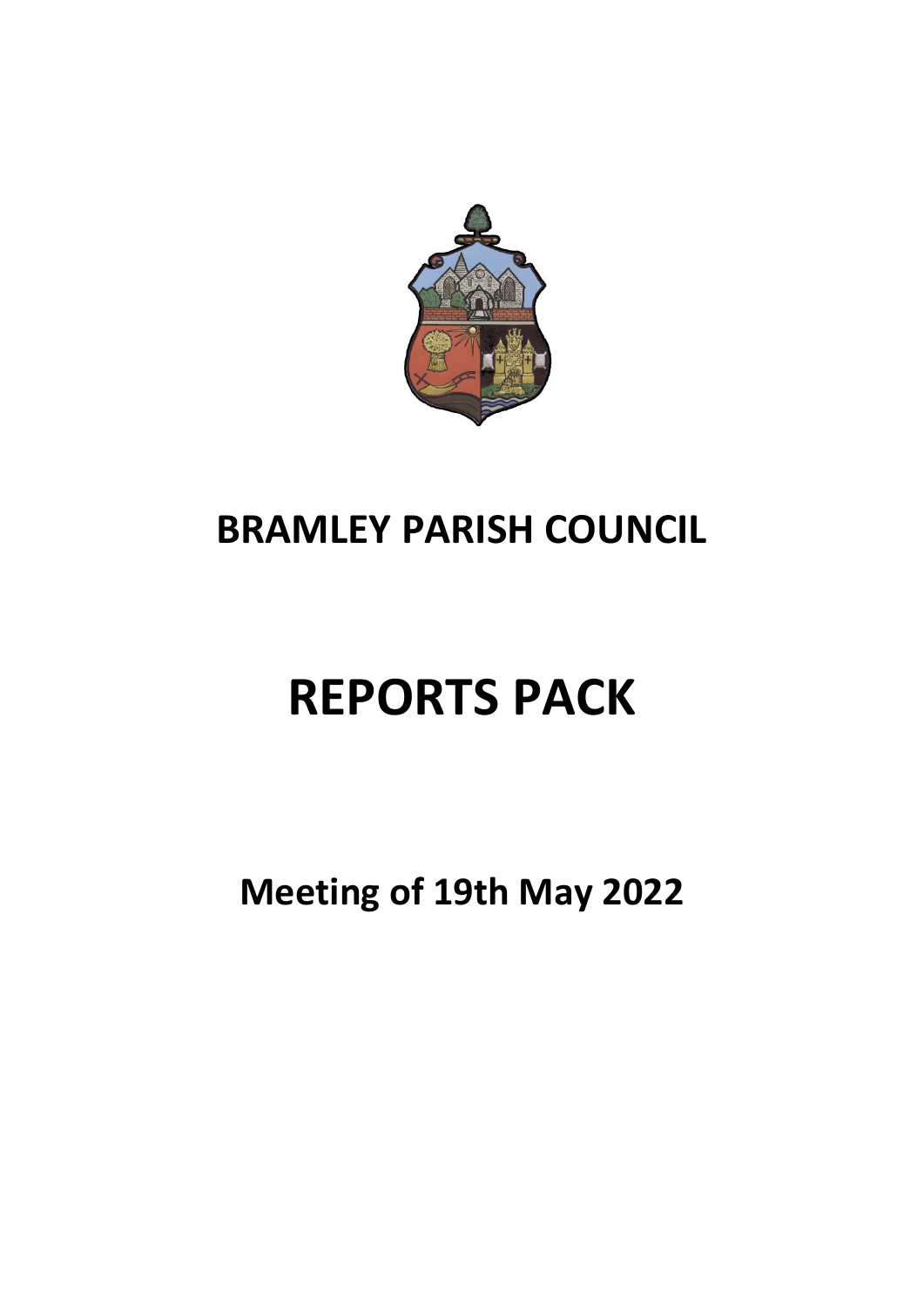#### **BRAMLEY PARISH COUNCIL CORRESPONDENCE REPORT MAY 2022**

**Minute ref 042/22 – Correspondence** (10th March to 10th May 2022)

| Ref | Sender                                                      | <b>Details</b>                                                                                                                                                                                                                                                                                                                                                                                                                                                                                                                                                                                                                  | <b>Clerk action or recommendation</b>                                                                                                                                                                     |
|-----|-------------------------------------------------------------|---------------------------------------------------------------------------------------------------------------------------------------------------------------------------------------------------------------------------------------------------------------------------------------------------------------------------------------------------------------------------------------------------------------------------------------------------------------------------------------------------------------------------------------------------------------------------------------------------------------------------------|-----------------------------------------------------------------------------------------------------------------------------------------------------------------------------------------------------------|
| 1.  | Snowdenham Lane resident                                    | Email received asking why the Precept had increased by 5.8% this year. The<br>resident cannot recall seeing any explanation for the increase.                                                                                                                                                                                                                                                                                                                                                                                                                                                                                   | Clerk responded to say that the<br>Precept was discussed and minuted<br>at the December Parish Council<br>meeting and explained in the January<br>issue of Bramley Update. No further<br>action required. |
| 2.  | Thames Water / Tom Hughes /<br><b>Birtley Road resident</b> | A number of emails regarding the continuing issues with sewerage flooding<br>at 2 Birtley Road. Thames Water has carried out works to flush through the<br>underground pipes and believes there are no further issues. Thames Water<br>has closed the case. Resident is not convinced that the cleaning exercise<br>with solve the issue, as this has been done a number of times over the past<br>5 years. Mr Hughes advised the resident to escalate the issue directly with<br>Thames Water and contact Jeremy Hunt MP.                                                                                                      | To be discussed at May Parish Council<br>meeting.                                                                                                                                                         |
| 3.  | St Catherine's School                                       | Following the March Parish Council meeting, Clerk contacted St Catherine's<br>School to ask if they would consider installing some pavement lighting along<br>the boundary of Malthouse Cottage in order to light the footpath from Hall<br>Road to Windrush Close. The school responded to say that they would have<br>public liability concerns about installing such lighting. They would, however<br>be willing to consider making a contribution towards the cost of the<br>installing some lighting.                                                                                                                      | Clerk awaiting a date to meet with<br>Epsilon Lighting to discuss possible<br>solutions and costs.<br>Clerk to action.                                                                                    |
| 4.  | <b>Bramley Brownies</b>                                     | Request received for a grant from the Smith's Charity to assist a Bramley<br>resident who is struggling to pay the annual Brownie subscription and cost<br>of trips for her daughter. Clerk forwarded the request to Members, who<br>agreed a grant of £205. Grant was paid to the Brownies.<br>Brownie leader also informed the Clerk that they are planning a litter<br>picking exercise in the village for 2 weeks from 9th May.                                                                                                                                                                                             | Clerk co-ordinated the loan of litter<br>picking equipment from Waverley<br>Borough Council.<br>No further action required.                                                                               |
| 5.  | Various                                                     | Email correspondence between various parties regarding the collapsed wall<br>next to the wine press on Bramley High Street. Following extensive<br>investigation, despite the Clerk having been informed otherwise, the Parish<br>Council is the owner of the land in front of the Library, either side of Old<br>Rectory Close. It is not entirely clear from documents the Clerk obtained<br>from the Land Registry on who is responsible for the boundary wall, but<br>part of the wall is certainly the Parish Council's responsibility, so it could be<br>assumed that the same is true for the entire length of the wall. | See circulated report for more detail<br>and actions completed to date.<br>To be discussed at May Parish Council<br>meeting.                                                                              |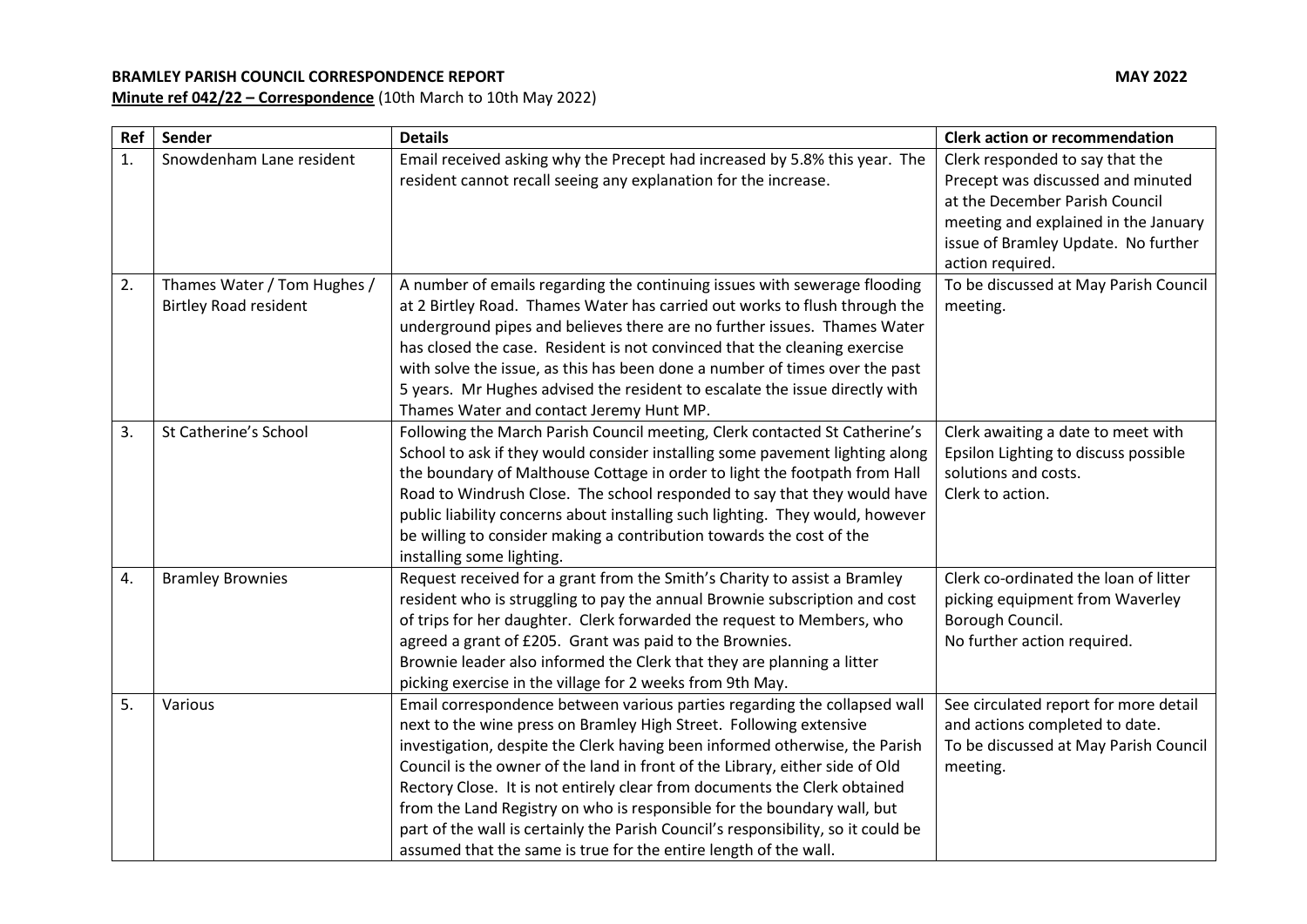| Ref | Sender                                           | <b>Details</b>                                                                                                                                                                                                                                                                                                                                                                                                                                                                                                             | <b>Clerk action or recommendation</b>                                                                                                                                                                                                                                                                                                                                                                           |
|-----|--------------------------------------------------|----------------------------------------------------------------------------------------------------------------------------------------------------------------------------------------------------------------------------------------------------------------------------------------------------------------------------------------------------------------------------------------------------------------------------------------------------------------------------------------------------------------------------|-----------------------------------------------------------------------------------------------------------------------------------------------------------------------------------------------------------------------------------------------------------------------------------------------------------------------------------------------------------------------------------------------------------------|
| 6.  | Gosden Common resident                           | Email of thanks received from resident for the repair and installation of<br>posts on triangle of land at Gosden Common.                                                                                                                                                                                                                                                                                                                                                                                                   | Acknowledged by Clerk. No further<br>action required.                                                                                                                                                                                                                                                                                                                                                           |
| 7.  | Mill Lane resident                               | Email received with safety concerns about the bench and area at the end of<br>Mill Lane, next to the lake. The bench is sloping towards the water and<br>there are no safety barriers.<br>Resident also asked if the open bin next to the bench could be replaced<br>with a closed bin, as it is often full of dog waste bags.                                                                                                                                                                                             | Clerk contacted Hunt Group to<br>communicate safety concerns.<br><b>Assistant Clerk contacted Waverley</b><br>to ask if the bin can be replaced.<br>Responses awaited.<br>Clerk responded to resident.                                                                                                                                                                                                          |
| 8.  | <b>Surrey Cllr Kevin Deanus</b>                  | Cllr Deanus receives a small annual allocation of money to deal with issues<br>such as bollards, signs, posts, knee rails and vegetation clearance. He asks<br>Members to consider any areas that require urgent / essential work for<br>2022/23. The list will then be prioritised.                                                                                                                                                                                                                                       | To be discussed at May PC meeting.                                                                                                                                                                                                                                                                                                                                                                              |
| 9.  | <b>Wonersh Parish Council Clerk</b>              | Further to proposed from Bramley PC to amend the boundary with<br>Wonersh parish within the Waverley Community Governance Review, the<br>Clerk confirmed that Wonersh PC Members approved the proposed<br>boundary change but suggested that Brooklands Farm be transferred to<br>Bramley in its entirety, provisionally along the line of the old canal.                                                                                                                                                                  | Noted by the Clerk.<br>No further action required.                                                                                                                                                                                                                                                                                                                                                              |
| 10. | Anthony Shutes, Wonersh<br>Parish Council member | Email received to ask if Bramley Parish Council would be interested in being<br>involved in a cross parish discussion about highways and speeding with<br>Wonersh and Shalford Parish Councils.                                                                                                                                                                                                                                                                                                                            | Alison Burrows confirmed that she<br>would be happy to be involved. Clerk<br>confirmed to Mr Shutes.                                                                                                                                                                                                                                                                                                            |
| 11. | Neal Davies, Waverley Housing<br>Officer         | Confirmation that he is chasing up the street lighting that has not been<br>working in Park Drive and Home Park Close since November 2021.                                                                                                                                                                                                                                                                                                                                                                                 | Clerk will continue to monitor the<br>lighting and chase this up if not<br>repaired.                                                                                                                                                                                                                                                                                                                            |
| 12. | <b>Waverley Borough Council</b>                  | Details of the recommendations to be proposed in the second consultation<br>for the Waverley Community Governance Review. Most of the suggestions<br>proposed by Bramley Parish Council were accepted and those that were<br>not, were fully explained by Waverley.<br>Cranleigh Parish Council could see the merit in the proposal from Bramley<br>PC to adjust the boundary at Smithbrook, but are concerned that any<br>change to the Cranleigh boundary could disrupt the ongoing work on their<br>Neighbourhood Plan. | Clerk responded to Waverley, noting<br>the concerns raised by Cranleigh<br>Parish Council.<br>The Planning Policy Manager at<br>Waverley had also raised the issue<br>regarding Neighbourhood Plans.<br>Waverley advised that they will try to<br>get some clarity on the issue.<br>Second stage of consultation is<br>running until 10th June. Residents<br>advised through Bramley Update and<br>on Facebook. |
| 13. | Various residents                                | Concerns about speeding on A281 through Bramley. Clerk and Mr<br>Seaborne communicated that Surrey Highways plan to install average speed                                                                                                                                                                                                                                                                                                                                                                                  | No further action required.                                                                                                                                                                                                                                                                                                                                                                                     |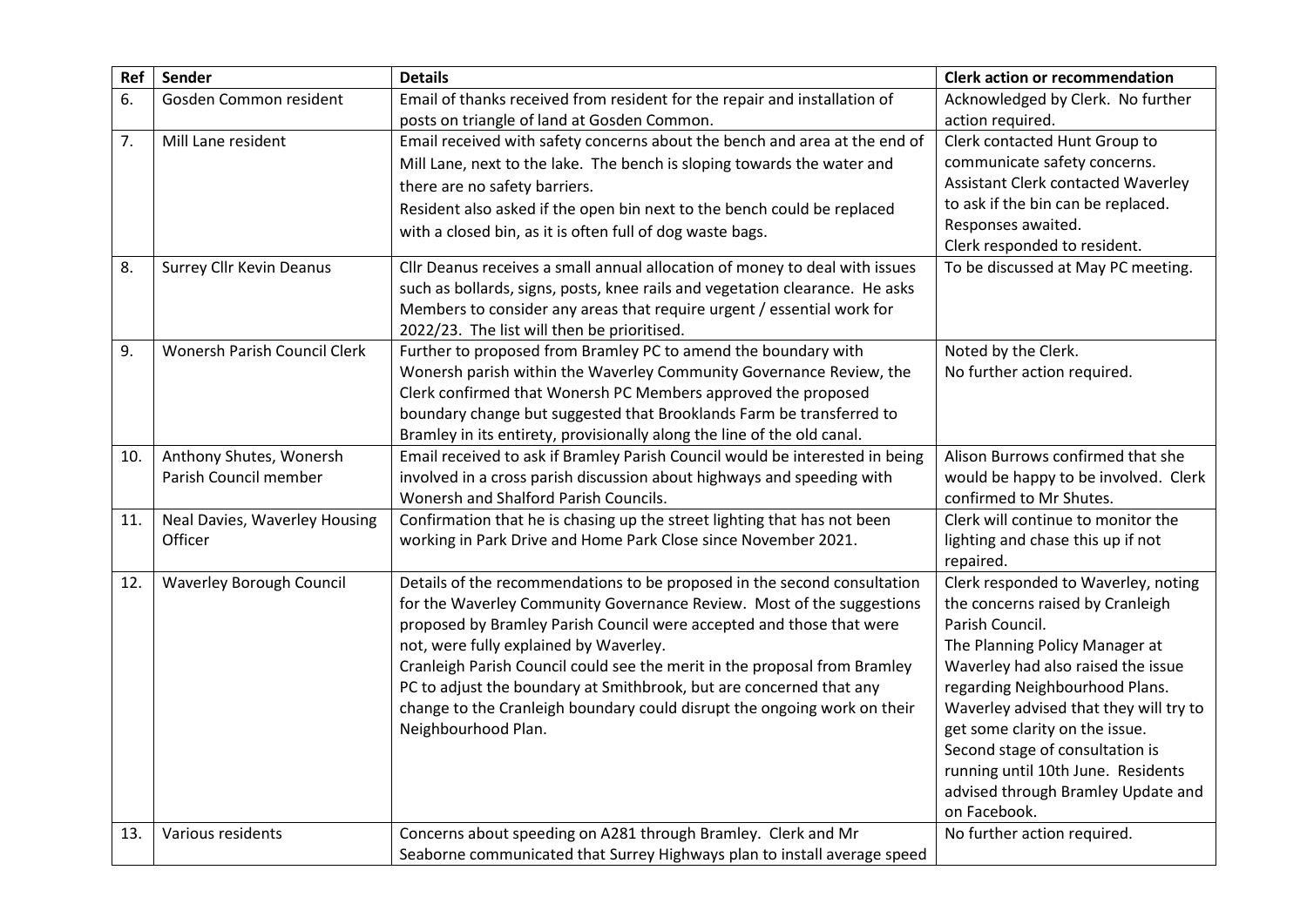| Ref | Sender                          | <b>Details</b>                                                                                                            | <b>Clerk action or recommendation</b>                                            |
|-----|---------------------------------|---------------------------------------------------------------------------------------------------------------------------|----------------------------------------------------------------------------------|
|     |                                 | cameras during the 2023/24 financial year. This was also reported in                                                      |                                                                                  |
|     |                                 | Bramley Update. Some residents have offered advice on where the                                                           |                                                                                  |
|     |                                 | cameras should be located. Mr Seaborne confirmed that Surrey Highways                                                     |                                                                                  |
|     |                                 | will carry out a feasibility study to determine the location of the cameras                                               |                                                                                  |
|     |                                 | prior to installation.                                                                                                    |                                                                                  |
| 14. | Wey & Arun Canal Trust          | Notification that a path that runs from the Downs Link to the BW261 path                                                  | Clerk forwarded to Members.                                                      |
|     |                                 | to Shamley Green south of the footbridge close to Singh Concrete will be                                                  | Information published in Bramley                                                 |
|     |                                 | closed for health and safety reasons until the Trust has completed works on                                               | Update.                                                                          |
|     |                                 | the bridge over the canal. The designated path to the north of the                                                        |                                                                                  |
|     |                                 | footbridge will remain open.                                                                                              |                                                                                  |
| 15. | <b>Waverley Planning</b>        | Notification that the enforcement case C/2016/00019 at land opposite Red                                                  | No further action required.                                                      |
|     | Enforcement                     | Stream Cottage, Birtley Green has been closed. A site visit and previous                                                  |                                                                                  |
|     |                                 | records have confirmed that the sheds had been present on the land for                                                    |                                                                                  |
|     |                                 | many years and have become lawful through time. As such, a breach has                                                     |                                                                                  |
|     |                                 | not been established.                                                                                                     |                                                                                  |
|     |                                 | Regarding the change of use of the land, Enforcement Notice EN/2020/03                                                    |                                                                                  |
|     |                                 | was served on 27/02/2020 requiring the land to cease being used for                                                       |                                                                                  |
|     |                                 | residential parking of vehicles, and storage for residential and business                                                 |                                                                                  |
|     |                                 | purposes. A site visit has confirmed that the requirements of EN/2020/03                                                  |                                                                                  |
|     |                                 | have been complied with. Therefore, the breach of planning control in                                                     |                                                                                  |
|     |                                 | respect of the unauthorised change of use of the land has been resolved.                                                  |                                                                                  |
|     |                                 | Should any further material evidence come to the attention of Waverley,                                                   |                                                                                  |
| 16. | Jean Ball                       | further investigation can be carried out.<br>Email received to report that one of the flagpoles is leaning and is in need |                                                                                  |
|     |                                 | of correction. The rope on this pole also needs to be replaced.                                                           | Assistant Clerk liaising with Grasstex<br>to obtain a cost for corrective works. |
| 17. | <b>Waverley Borough Council</b> | Notification received that £5,061 of S106 funding is available for play space                                             | It was hoped that these funds could                                              |
|     |                                 | contribution towards the provision of equipment and casual playing space                                                  | be used as contribution to the                                                   |
|     |                                 | within the vicinity of land adjacent to Little Saddlers, Ricardo Court. The                                               | revamping of Eastwood Road play                                                  |
|     |                                 | Clerk received a project business case justification form to complete.                                                    | area, although improved play                                                     |
|     |                                 | Clerk contacted the Waverley officer to enquire how close "in the vicinity"                                               | facilities would be well received on                                             |
|     |                                 | means. He confirmed that as long as the project is within Bramley, it                                                     | the grass area next to the new                                                   |
|     |                                 | shouldn't be an issue.                                                                                                    | development at Bridle Place.                                                     |
|     |                                 |                                                                                                                           | Feedback on Eastwood Road play                                                   |
|     |                                 |                                                                                                                           | area plans to be gathered at Bramley                                             |
|     |                                 |                                                                                                                           | Fete. Assistant Clerk then to develop                                            |
|     |                                 |                                                                                                                           | a funding application to Your Fund                                               |
|     |                                 |                                                                                                                           | Surrey.                                                                          |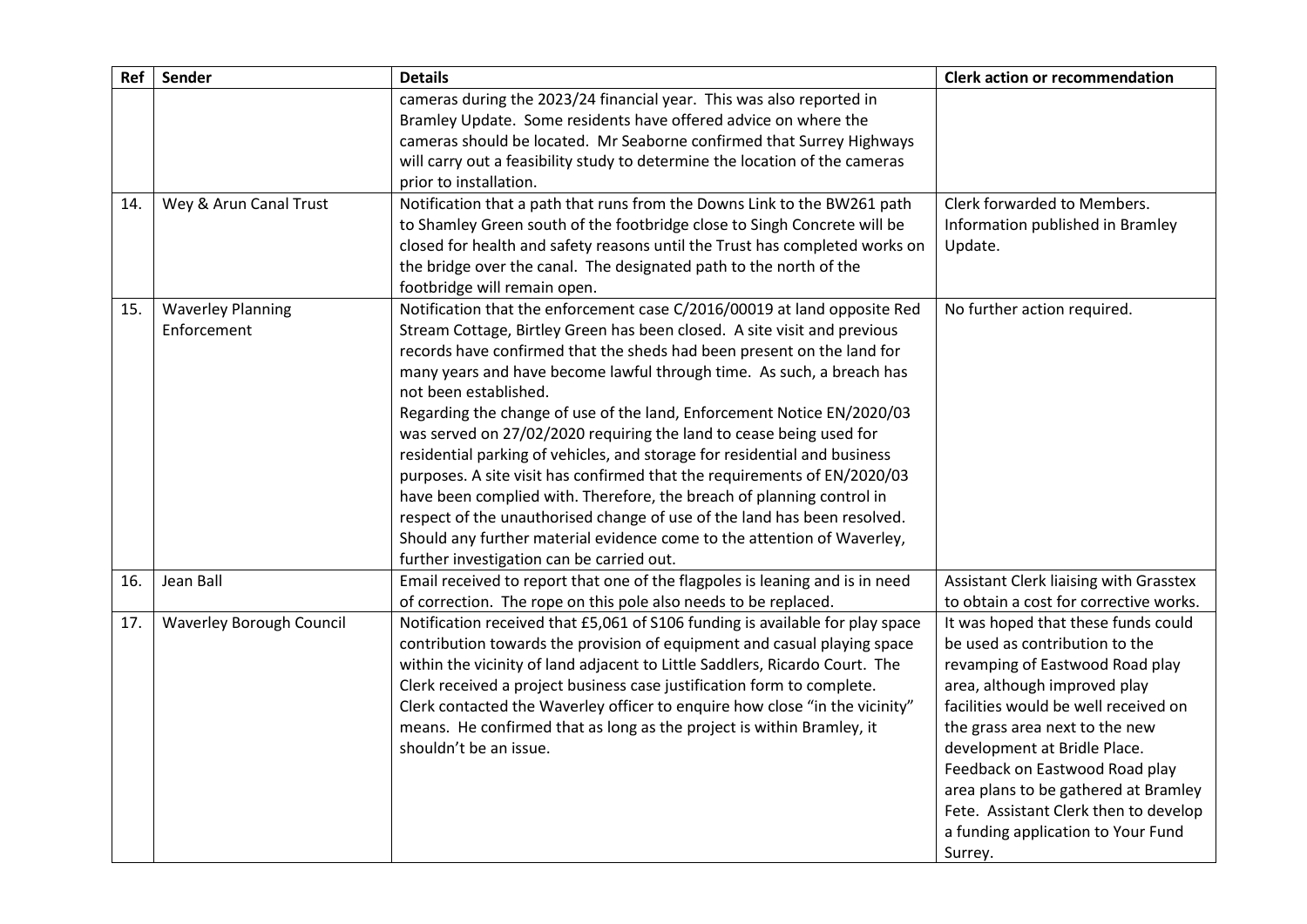| Ref | Sender                     | <b>Details</b>                                                                | <b>Clerk action or recommendation</b> |
|-----|----------------------------|-------------------------------------------------------------------------------|---------------------------------------|
|     |                            |                                                                               | To be discussed at May PC meeting.    |
| 18. | Old Rectory Close resident | Email received with concerns that another resident of Old Rectory Close has   | Clerk responded with the information  |
|     |                            | applied to Surrey Highways for a dropped kerb at their property, with the     | previously received from Surrey       |
|     |                            | intent to create a paved driveway. The resident and other neighbours are      | <b>Highways and Waverley Borough</b>  |
|     |                            | concerned for the environment of street. She believes that the driveway       | Council.                              |
|     |                            | application, if approved, will mean that one, possibly two trees will be cut  | To be discussed at May Parish Council |
|     |                            | down. She feels that many more residents will make such applications and      | meeting.                              |
|     |                            | the street's character and nature will be damaged.                            |                                       |
|     |                            | The first application of this type was approved by Surrey Highways in         |                                       |
|     |                            | November 2021. At the time, the Parish Council agreed that dropping a         |                                       |
|     |                            | kerb and paving over any of the front gardens in Old Rectory Close would      |                                       |
|     |                            | set an undesirable precedent, as well as adding to the parking / access       |                                       |
|     |                            | difficulties on the road. It seems that this precedent has now been set.      |                                       |
|     |                            | At the time, both Surrey Highways and Waverley Borough Council                |                                       |
|     |                            | confirmed that, as Old Rectory Close is an unclassified 'D' road, no planning |                                       |
|     |                            | consent is required, and there were no conditions attached to the original    |                                       |
|     |                            | planning consent for the houses on the road to take away the permitted        |                                       |
|     |                            | development rights of the properties. So any resident on the road is          |                                       |
|     |                            | entirely within his/her rights to pave over the front garden.                 |                                       |
|     |                            | She asks if there is anything that the Parish Council can do.                 |                                       |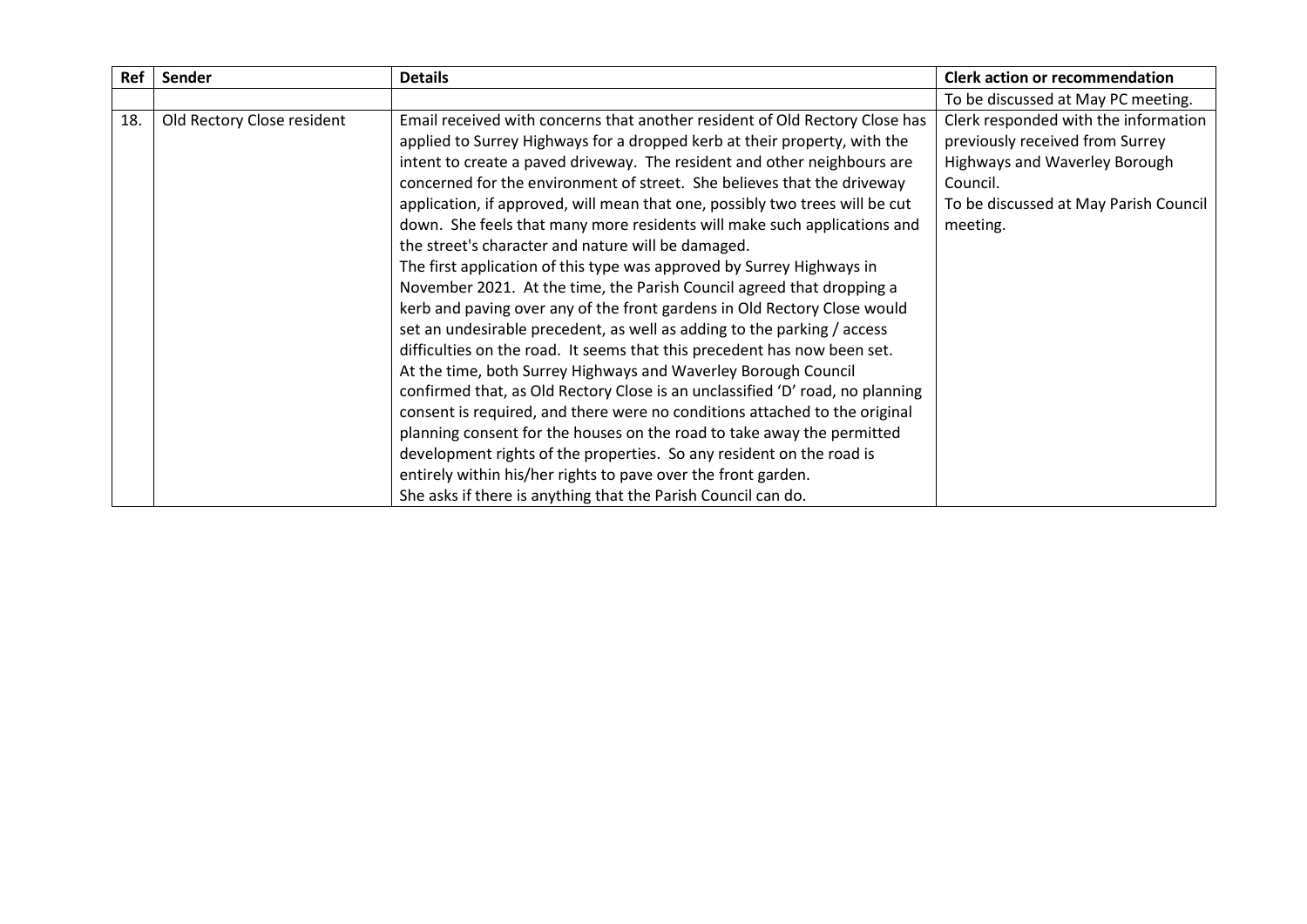## **Planning Review Committee meeting 17th March 2022**

| WA/2022/00750                                                                                                                                                                                                                                                                                                                                                                                                                                                                                                                                                      | BROOKLANDS, 4 LINERSH DRIVE, BRAMLEY, GU5 OEJ<br>Erection of extensions including dormer extensions and alterations to elevations<br>and fenestrations.                                                                                                                                                                                                                                                                                                                                         |  |  |  |  |
|--------------------------------------------------------------------------------------------------------------------------------------------------------------------------------------------------------------------------------------------------------------------------------------------------------------------------------------------------------------------------------------------------------------------------------------------------------------------------------------------------------------------------------------------------------------------|-------------------------------------------------------------------------------------------------------------------------------------------------------------------------------------------------------------------------------------------------------------------------------------------------------------------------------------------------------------------------------------------------------------------------------------------------------------------------------------------------|--|--|--|--|
|                                                                                                                                                                                                                                                                                                                                                                                                                                                                                                                                                                    | Bramley Parish Council has NO OBJECTION to this application but suggests that a condition be attached<br>for obscured glass be installed on any windows that overlook neighbouring properties.                                                                                                                                                                                                                                                                                                  |  |  |  |  |
| WA/2022/00774                                                                                                                                                                                                                                                                                                                                                                                                                                                                                                                                                      | 11 HIGH STREET, BRAMLEY, GU5 OHF<br>Change of use of ground floor premises from office (Use Class E) to hot food<br>takeaway (Sui Generis) with alterations to elevations and provision of extraction<br>flue.                                                                                                                                                                                                                                                                                  |  |  |  |  |
| businesses.                                                                                                                                                                                                                                                                                                                                                                                                                                                                                                                                                        | Members of Bramley Parish Council recognise that policy BNP-G1 of the Bramley Neighbourhood Plan<br>supports the commercial development of Bramley High Street, and that policy BNP-L1 supports retail                                                                                                                                                                                                                                                                                          |  |  |  |  |
|                                                                                                                                                                                                                                                                                                                                                                                                                                                                                                                                                                    | However, Members have concerns with this application for the following reasons:                                                                                                                                                                                                                                                                                                                                                                                                                 |  |  |  |  |
| Parking<br>Policy BNP-I2 of the Bramley Neighbourhood Plan states that commercial expansions that potentially<br>increase the number of staff working on site, customers visiting the site and/or deliveries made to<br>the site shall make provision for adequate off-road parking. Although there are public car parks close<br>to the site, Bramley High Street already suffers from vehicles parking on the road to collect takeaways<br>from the other hot foot outlets and delivery vans. The addition of a further takeaway outlet will<br>exacerbate this. |                                                                                                                                                                                                                                                                                                                                                                                                                                                                                                 |  |  |  |  |
|                                                                                                                                                                                                                                                                                                                                                                                                                                                                                                                                                                    | In addition, it is not clear from the application documentation whether the takeaway will be offering<br>a delivery service. Members feel that there is insufficient parking for delivery vehicles in this location.                                                                                                                                                                                                                                                                            |  |  |  |  |
| Fire risk<br>$\bullet$<br>The ovens to be used at the proposed takeaway are directly below a residential property on the two<br>floors above. There's only 1 door into this residential property at the rear of the building. Should a<br>fire break out at the proposed takeaway, there is considerable risk to the residents living upstairs not<br>being able to escape.<br>Ventilation pipe<br>$\bullet$                                                                                                                                                       |                                                                                                                                                                                                                                                                                                                                                                                                                                                                                                 |  |  |  |  |
| <b>General health &amp; safety</b><br>$\bullet$                                                                                                                                                                                                                                                                                                                                                                                                                                                                                                                    | The proposal includes the installation of a ventilation pipe, rising from the ground floor all the way up<br>to the top of the building, and will be fixed to the side of the residential flat upstairs.<br>Members are concerned about whether the applicant is legally allowed to fix a ventilation pipe to the<br>outside wall of a leasehold property, as well as the smells that will be emitted from the pipe, the top<br>of which will be close to a window of the residential property. |  |  |  |  |
|                                                                                                                                                                                                                                                                                                                                                                                                                                                                                                                                                                    | Members understand that there have been issues with food waste being left outside of the existing<br>fish & chip facility on the High Street which has caused unpleasant smells and issues with rats.                                                                                                                                                                                                                                                                                           |  |  |  |  |
| address:<br>$\bullet$<br>$\bullet$                                                                                                                                                                                                                                                                                                                                                                                                                                                                                                                                 | Members are minded to OBJECT to this application unless conditions are attached to the application to<br>Parking on the High Street and in adjacent car parks.<br>Delivery service. Members feel that no delivery service should be offered from the takeaway as there<br>is insufficient parking for delivery vehicles.                                                                                                                                                                        |  |  |  |  |
| $\bullet$<br>be carried out.                                                                                                                                                                                                                                                                                                                                                                                                                                                                                                                                       | Fire risk. A review of fire risk caused by installing pizza ovens beneath a residential property should                                                                                                                                                                                                                                                                                                                                                                                         |  |  |  |  |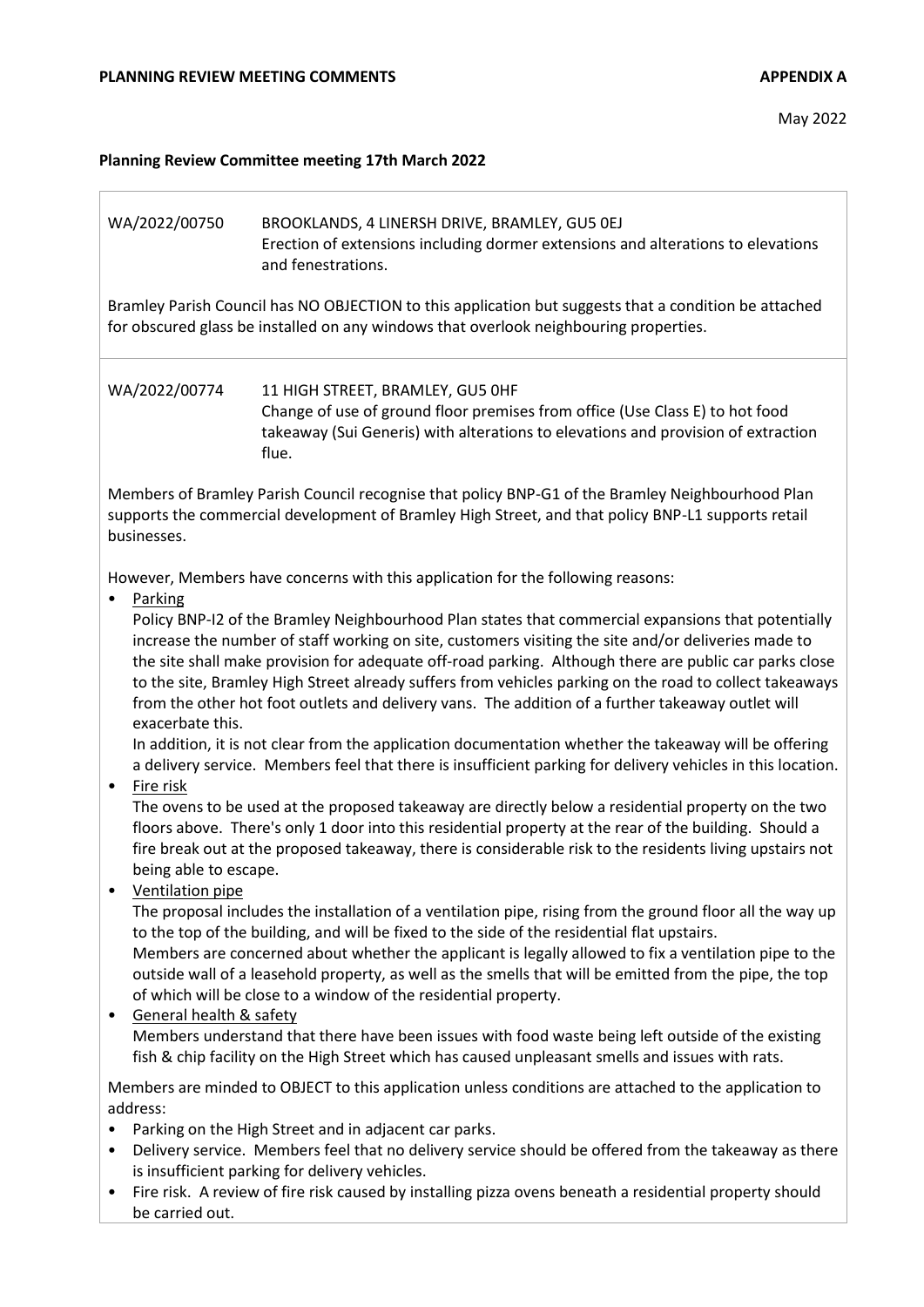| A legal assessment is carried out with regard to the fixing a ventilation pipe to the exterior of a<br>leasehold residential property.<br>Smell and food waste.                                                                                                                                                                                                                                                                                                                                                                                                                                                                         |                                                                                                                                                                                                                                                              |  |  |  |
|-----------------------------------------------------------------------------------------------------------------------------------------------------------------------------------------------------------------------------------------------------------------------------------------------------------------------------------------------------------------------------------------------------------------------------------------------------------------------------------------------------------------------------------------------------------------------------------------------------------------------------------------|--------------------------------------------------------------------------------------------------------------------------------------------------------------------------------------------------------------------------------------------------------------|--|--|--|
| WA/2022/00775                                                                                                                                                                                                                                                                                                                                                                                                                                                                                                                                                                                                                           | LAND COORDINATES 502389 141618, HORSHAM ROAD, BRAMLEY<br>Engineering works to improve land drainage and grazing land.                                                                                                                                        |  |  |  |
| Bramley Neighbourhood Plan.                                                                                                                                                                                                                                                                                                                                                                                                                                                                                                                                                                                                             | Bramley Parish Council has NO OBJECTION to this application and is supported by policy BNP-G3 of the                                                                                                                                                         |  |  |  |
| works are taking place.                                                                                                                                                                                                                                                                                                                                                                                                                                                                                                                                                                                                                 | Members observe that no comments have been submitted to date from The Environment Agency or<br>Surrey County Council. They suggest that a transport management plan should be in place whilst the                                                            |  |  |  |
| WA/2022/00787                                                                                                                                                                                                                                                                                                                                                                                                                                                                                                                                                                                                                           | 27 EASTWOOD ROAD, BRAMLEY, GU5 ODY<br>Erection of extensions and alterations to elevations.                                                                                                                                                                  |  |  |  |
| Bramley Parish Council has NO OBJECTION to this application, as long as:<br>The proposal satisfies the 45 degree rule as detailed in the Waverley Residential Extensions SPD, and<br>there will be no loss of light to neighbouring properties. The 45 degree rule is referenced in the<br>Planning Statement, but the plans do not show that the rule is met.<br>The addition of a 4th bedroom meets the guidance as detailed in the Waverley Parking Guidelines.<br>Parking is a particular issue in this location and Members ask for Waverley confirmation that no<br>additional off-street parking is required from this proposal. |                                                                                                                                                                                                                                                              |  |  |  |
| WA/2022/00788                                                                                                                                                                                                                                                                                                                                                                                                                                                                                                                                                                                                                           | 27 EASTWOOD ROAD, BRAMLEY, GU5 0DY<br>Certificate of Lawfulness under Section 192 for erection of a dormer extension<br>with juliet balcony and rooflights.                                                                                                  |  |  |  |
| Bramley Parish Council has NO OBJECTION to this application.                                                                                                                                                                                                                                                                                                                                                                                                                                                                                                                                                                            |                                                                                                                                                                                                                                                              |  |  |  |
| WA/2022/00844                                                                                                                                                                                                                                                                                                                                                                                                                                                                                                                                                                                                                           | WIZARD, MUNSTEAD HEATH ROAD, BRAMLEY, GU8 4AR<br>Alterations to elevations and demolition of chimney stack.                                                                                                                                                  |  |  |  |
| Bramley Parish Council has NO OBJECTION to this application.                                                                                                                                                                                                                                                                                                                                                                                                                                                                                                                                                                            |                                                                                                                                                                                                                                                              |  |  |  |
| WA/2022/00890                                                                                                                                                                                                                                                                                                                                                                                                                                                                                                                                                                                                                           | MOLE COTTAGE, SNOWDENHAM LANE, BRAMLEY, GU5 0AS<br>Erection of single storey extension, alterations to elevations and fenestrations,<br>creation of a raised terrace with balustrades and associated works following<br>demolition of attached conservatory. |  |  |  |
| Bramley Parish Council has NO OBJECTION to this application.                                                                                                                                                                                                                                                                                                                                                                                                                                                                                                                                                                            |                                                                                                                                                                                                                                                              |  |  |  |
| WA/2022/00891                                                                                                                                                                                                                                                                                                                                                                                                                                                                                                                                                                                                                           | MOLE COTTAGE, SNOWDENHAM LANE, BRAMLEY, GU5 0AS<br>Listed Building Consent for internal and external alterations to dwelling,<br>construction of raised terrace with balustrades and demolition of attached<br>conservatory.                                 |  |  |  |
| Bramley Parish Council has NO OBJECTION to this application.                                                                                                                                                                                                                                                                                                                                                                                                                                                                                                                                                                            |                                                                                                                                                                                                                                                              |  |  |  |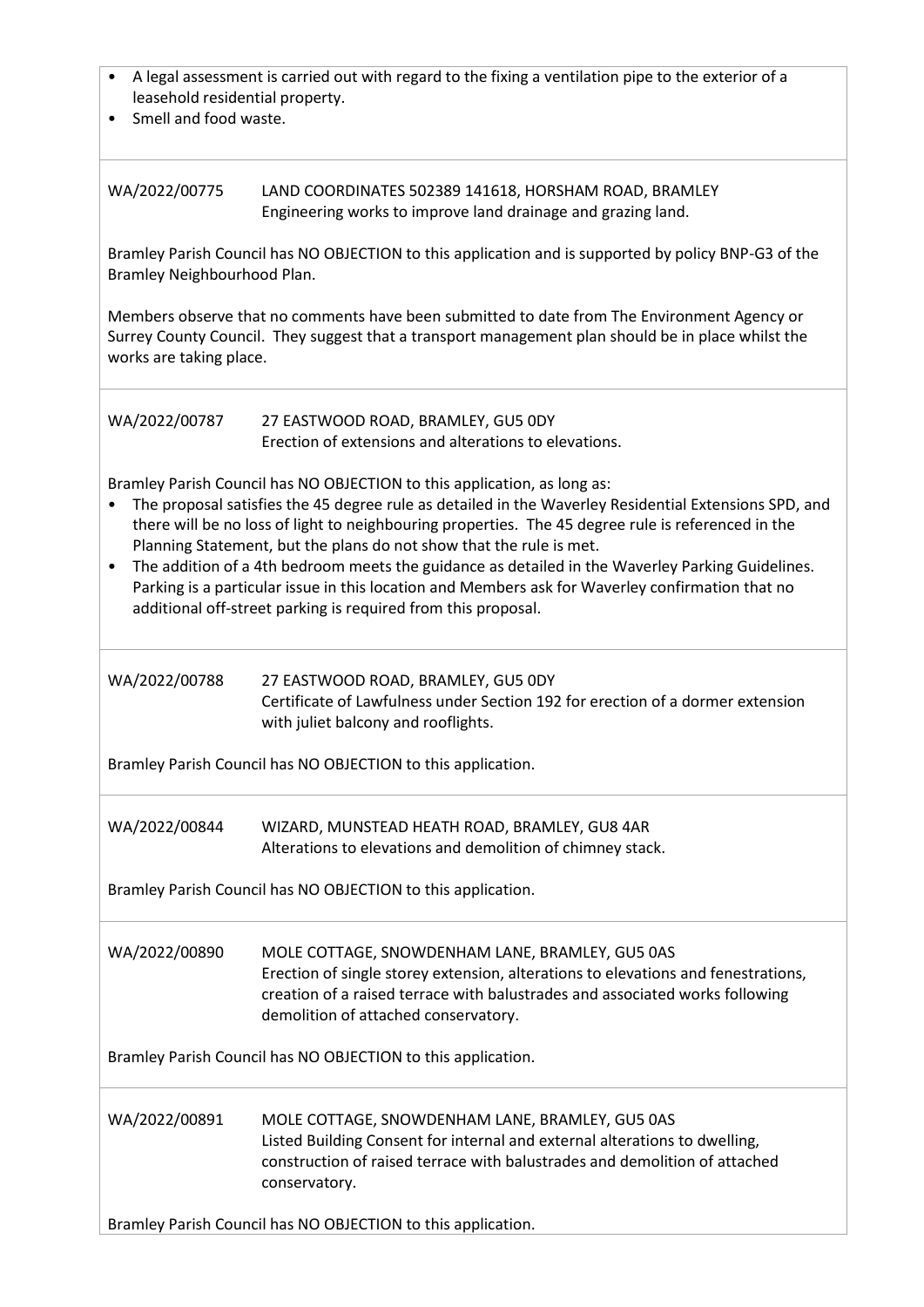## WA/2022/00892 APRIL COTTAGE, 19 LINERSH WOOD, BRAMLEY, GU5 0EE Alterations to attached garage and store to provide additional ancillary accommodation.

Bramley Parish Council has NO OBJECTION to this application, subject to Waverley confirming that there is sufficient off-road parking at the site in line with Waverley Parking Guidelines.

## **Planning Review Committee meeting 31st March 2022**

| WA/2022/00927                                                | 36 LINERSH WOOD CLOSE, BRAMLEY, GU5 0EQ<br>Erection of a single storey extension and alterations.                                                                                                                                                                                                                                                                                                                       |  |  |  |  |
|--------------------------------------------------------------|-------------------------------------------------------------------------------------------------------------------------------------------------------------------------------------------------------------------------------------------------------------------------------------------------------------------------------------------------------------------------------------------------------------------------|--|--|--|--|
|                                                              | Bramley Parish Council is concerned about this application.                                                                                                                                                                                                                                                                                                                                                             |  |  |  |  |
| line".                                                       | The proposal is to build a single storey extension at the front of the property, which would seem to be in<br>conflict with the guidelines published in the Waverley Residential Extension supplementary planning<br>document which states "single storey front extension are generally unacceptable " and that<br>"consideration should be given to the surrounding street scene and the existing established building |  |  |  |  |
| appears that a precedent has been set.                       | There is an existing established building line on Linersh Wood Close. However Members note that<br>Waverley granted full permission for a similar ground floor extension at 52 Linersh Wood Close, so it                                                                                                                                                                                                                |  |  |  |  |
| Extensions SPD.                                              | Members would like to know if the precedent set in this road overrides the guidelines in the Residential                                                                                                                                                                                                                                                                                                                |  |  |  |  |
| WA/2022/00934                                                | EASTWATER HOUSE BARN, SNOWDENHAM LANE, BRAMLEY, GU5 ODB<br>Listed Building consent for alterations to elevations and demolition of existing<br>glazed porch.                                                                                                                                                                                                                                                            |  |  |  |  |
| Bramley Parish Council has NO OBJECTION to this application. |                                                                                                                                                                                                                                                                                                                                                                                                                         |  |  |  |  |
| WA/2022/00935                                                | EASTWATER HOUSE BARN, SNOWDENHAM LANE, BRAMLEY, GU5 ODB<br>Alterations to elevations and demolition of existing glazed porch.                                                                                                                                                                                                                                                                                           |  |  |  |  |
| Bramley Parish Council has NO OBJECTION to this application. |                                                                                                                                                                                                                                                                                                                                                                                                                         |  |  |  |  |

## **Planning Review Committee meeting 28th April 2022**

## PRA/2022/01184 GRAFHAM ORCHARD, HORSHAM ROAD, BRAMLEY, GU5 0LH General Permitted Development Order 2015, Schedule 2, Part 3 Class Q – Prior Notification Application for change of use of agricultural building to 1 dwelling.

Bramley Parish Council has NO OBJECTION to this application. Members believe that the application is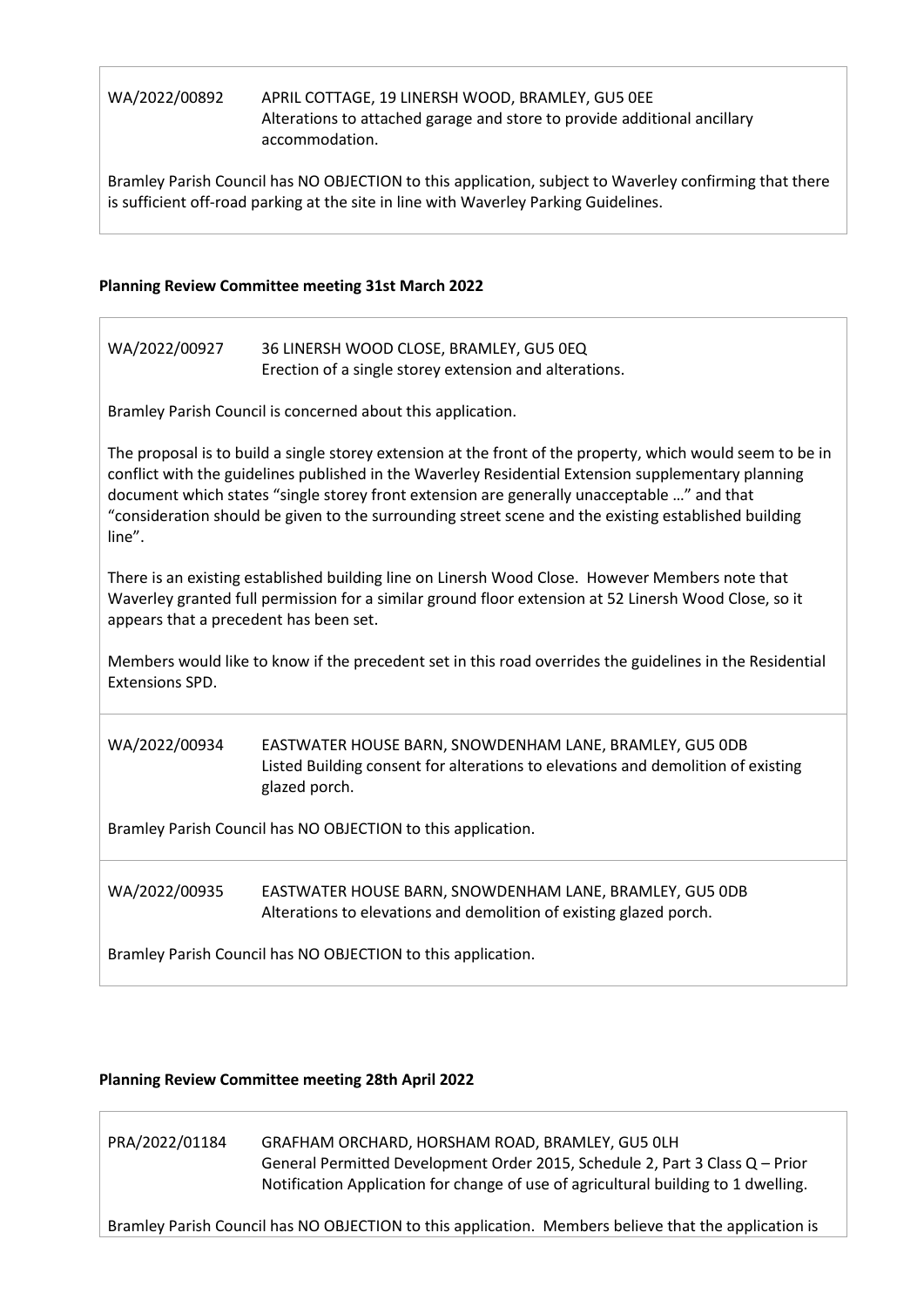| supported by policy BNP-G2: Assessing the Suitability of Sites for Residential Development in the Bramley<br>Neighbourhood Plan which supports the conversion of agricultural and other rural buildings into small<br>residential units.                                                                                                                                                                                                                                         |                                                                                                                                                                                                                                                                                                                                                                               |  |  |  |  |
|----------------------------------------------------------------------------------------------------------------------------------------------------------------------------------------------------------------------------------------------------------------------------------------------------------------------------------------------------------------------------------------------------------------------------------------------------------------------------------|-------------------------------------------------------------------------------------------------------------------------------------------------------------------------------------------------------------------------------------------------------------------------------------------------------------------------------------------------------------------------------|--|--|--|--|
| TM/2022/01204                                                                                                                                                                                                                                                                                                                                                                                                                                                                    | WOODLAND HOUSE, 1 WOODROUGH COPSE, BRAMLEY, GU5 0HH<br>Application for works to trees subject of Tree Preservation Order WA286.                                                                                                                                                                                                                                               |  |  |  |  |
|                                                                                                                                                                                                                                                                                                                                                                                                                                                                                  | Bramley Parish Council has no comment on this application.                                                                                                                                                                                                                                                                                                                    |  |  |  |  |
| WA/2022/01173                                                                                                                                                                                                                                                                                                                                                                                                                                                                    | 5 EDENCROFT, BRAMLEY GU5 0AU<br>Erection of extensions and alterations including dormer extension and rooflight to<br>provide additional habitable accommodation.                                                                                                                                                                                                             |  |  |  |  |
|                                                                                                                                                                                                                                                                                                                                                                                                                                                                                  | Bramley Parish Council has NO OBJECTION to this application but has concerns about the following:                                                                                                                                                                                                                                                                             |  |  |  |  |
| ٠                                                                                                                                                                                                                                                                                                                                                                                                                                                                                | The proposed dormer window appears to be in contravention of the Waverley Residential Extensions<br>SPD which states that the purpose of dormer windows is to provide light and ventilation and not to<br>increase the floor space or head height of the roof space. This proposed dormer window increases<br>both the floor space and the head height in the master bedroom. |  |  |  |  |
| The application does not include details of parking at the property. It is not clear if off-road parking is<br>٠<br>currently available on the site. As the application is to increase the number of bedrooms at the<br>property, Members ask Waverley to check that there is sufficient parking.                                                                                                                                                                                |                                                                                                                                                                                                                                                                                                                                                                               |  |  |  |  |
| WA/2022/01235                                                                                                                                                                                                                                                                                                                                                                                                                                                                    | CORNERWAYS, STATION ROAD, BRAMLEY, GU5 0AY<br>Certificate of Lawfulness under Section 191 for continued use of the property<br>'Cornerways' as two independent flats which have been in use as such for more<br>than 10 years.                                                                                                                                                |  |  |  |  |
|                                                                                                                                                                                                                                                                                                                                                                                                                                                                                  | Bramley Parish Council has NO OBJECTION to this application.                                                                                                                                                                                                                                                                                                                  |  |  |  |  |
| WA/2022/01236                                                                                                                                                                                                                                                                                                                                                                                                                                                                    | ST CATHERINE'S SCHOOL, STATION ROAD, BRAMLEY, GU5 ODF<br>Certificate of Lawfulness under Section 191 for existing flood lights on two<br>separate tennis court areas for at least 10 years.                                                                                                                                                                                   |  |  |  |  |
| Bramley Parish Council has NO OBJECTION to this application but asks Waverley to note that since the<br>flood lights were installed, the Bramley Neighbourhood Plan has come into force, which within policy<br>BNP-E3: Lighting and Maintaining Dark Skies Appropriately it states "Every effort should be made to use<br>minimum lighting methods, controlled by timers where appropriate, where lighting is required to provide<br>lighting for evening sporting activities." |                                                                                                                                                                                                                                                                                                                                                                               |  |  |  |  |
| Members ask Waverley to consider conditions that:<br>Flood lights are only used when and on the tennis courts that are in use;<br>The minimum amount of lighting is used in order to use the courts; and<br>The lights are not used after 10:00pm.                                                                                                                                                                                                                               |                                                                                                                                                                                                                                                                                                                                                                               |  |  |  |  |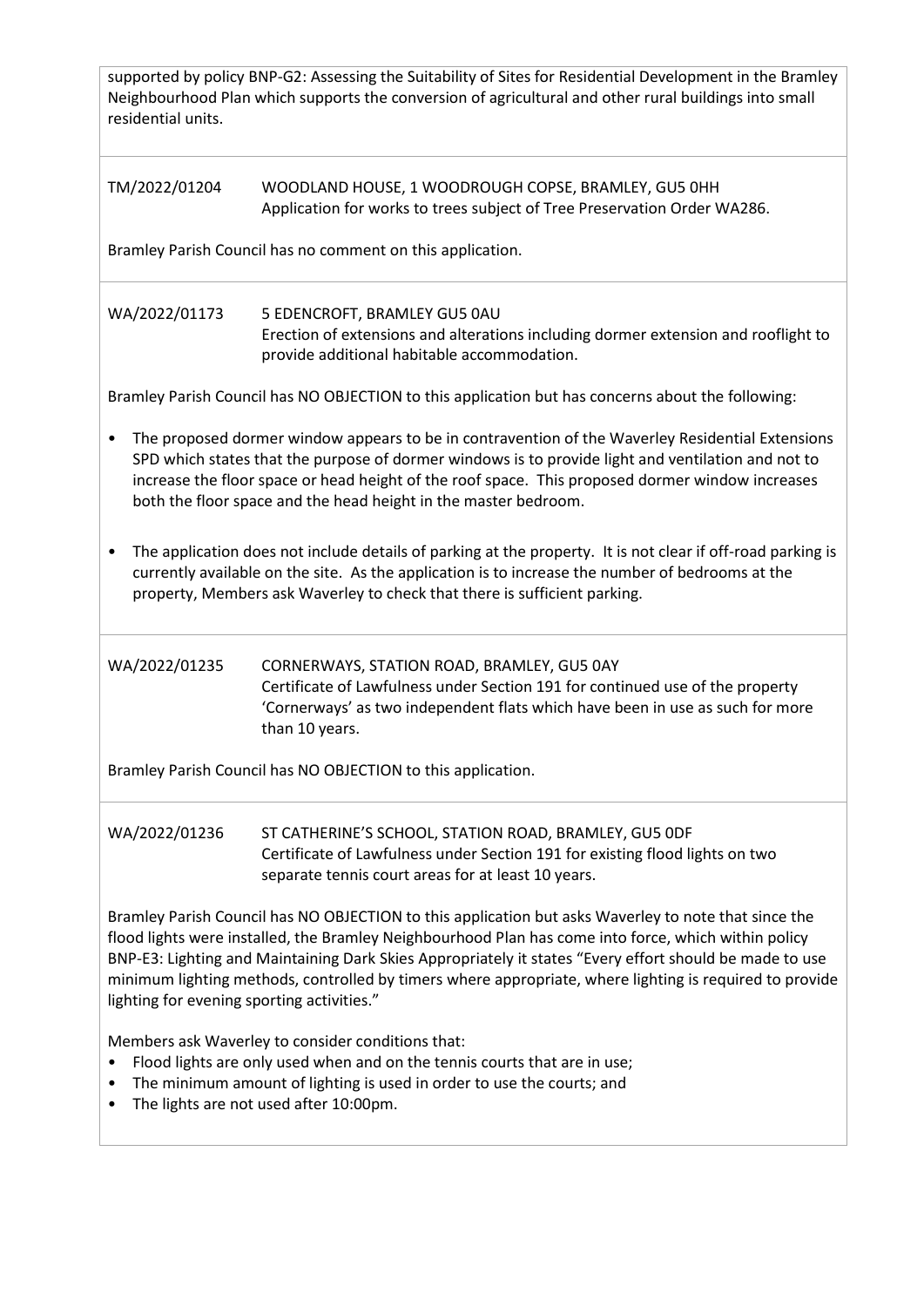## **Recent Applications GRANTED by Waverley Borough Council**

| Ref           | <b>Address</b>                                                                                 | <b>Details</b>                                                                                                                                                   | <b>Parish Council Response</b>                                                                                                                                                                                                                                                                                                      |
|---------------|------------------------------------------------------------------------------------------------|------------------------------------------------------------------------------------------------------------------------------------------------------------------|-------------------------------------------------------------------------------------------------------------------------------------------------------------------------------------------------------------------------------------------------------------------------------------------------------------------------------------|
| WA/2020/1861  | Slades Farm, Thorncombe<br>Street, Bramley                                                     | Change of use from agricultural land to<br>glamping site; Change of use and alterations<br>to barn to provide ancillary kitchen and<br>toilet/shower facilities. | No objection.                                                                                                                                                                                                                                                                                                                       |
| WA/2020/1923  | Land North of Lydia Park,<br>centred coordinates 502403<br>137861, Stovolds Hill,<br>Cranleigh | Application under Section 73 to vary<br>Condition 1 of WA/2017/2013 (approved<br>plan numbers) to allow repositioning of<br>proposed storage barn.               | Members of Bramley Parish Council note that the<br>usual set of drawings is not available for this<br>application. Members feel unable to comment on<br>the application with the information currently<br>provided.                                                                                                                 |
| WA/2021/02185 | The Clock House, Clock House<br>Lane, Bramley, GU5 0AP                                         | Use of tennis court to be used in association<br>with the residential dwelling, erection of<br>tennis court fence (revision of<br>WA/2020/2117).                 | No objection in principle to this application, but<br>notes the privacy concerns submitted by the<br>neighbours for the previous application<br>(WA/2020/2117). Members suggest that instead<br>of chain link fencing, solid fencing should be<br>erected on the side facing the neighbouring<br>property to protect their privacy. |
| WA/2021/02198 | Woodland House, 1<br>Woodrough Copse, Bramley,<br>GU5 OHH                                      | Erection of extensions and alterations<br>including installation of rooflights following<br>demolition of existing conservatory.                                 | No objection.                                                                                                                                                                                                                                                                                                                       |
| WA/2021/02826 | Headlong, Rushett Common,<br>Bramley, GU5 OLG                                                  | Single storey extension.                                                                                                                                         | No objection, but notes that the site is within 50m<br>of a pond, which may require consideration.                                                                                                                                                                                                                                  |
| WA/2021/02889 | The End House, 28A Linersh<br>Wood Close, Bramley, GU5<br>0EG                                  | Erection of a first floor extension with<br>alterations to roof; enlargement of rear<br>dormer and alterations to elevations.                                    | No objection but asks Waverley officers to check<br>that there is sufficient available off-street parking<br>to meet the parking guidelines, given that this is a<br>shared driveway.<br>Members also note the inaccuracy in the<br>Biodiversity checklist - there are many trees close<br>to this property.                        |
| WA/2021/02941 | Bramble Cottage, Thorncombe<br>Street, Bramley, GU5 OND                                        | Erection of single storey rear extension.                                                                                                                        | No objection.                                                                                                                                                                                                                                                                                                                       |
| WA/2021/03040 | Lower Combe Farm,<br>Thorncombe Street, Bramley,<br>GU5 ONF                                    | Installation of ground mounted array of 47<br>solar panels (revision of WA/2021/02181).                                                                          | No objection is in principle supportive of the<br>installation of sustainable energy sources. The<br>proposal does not conflict with any policies within<br>the Bramley Neighbourhood Plan.                                                                                                                                         |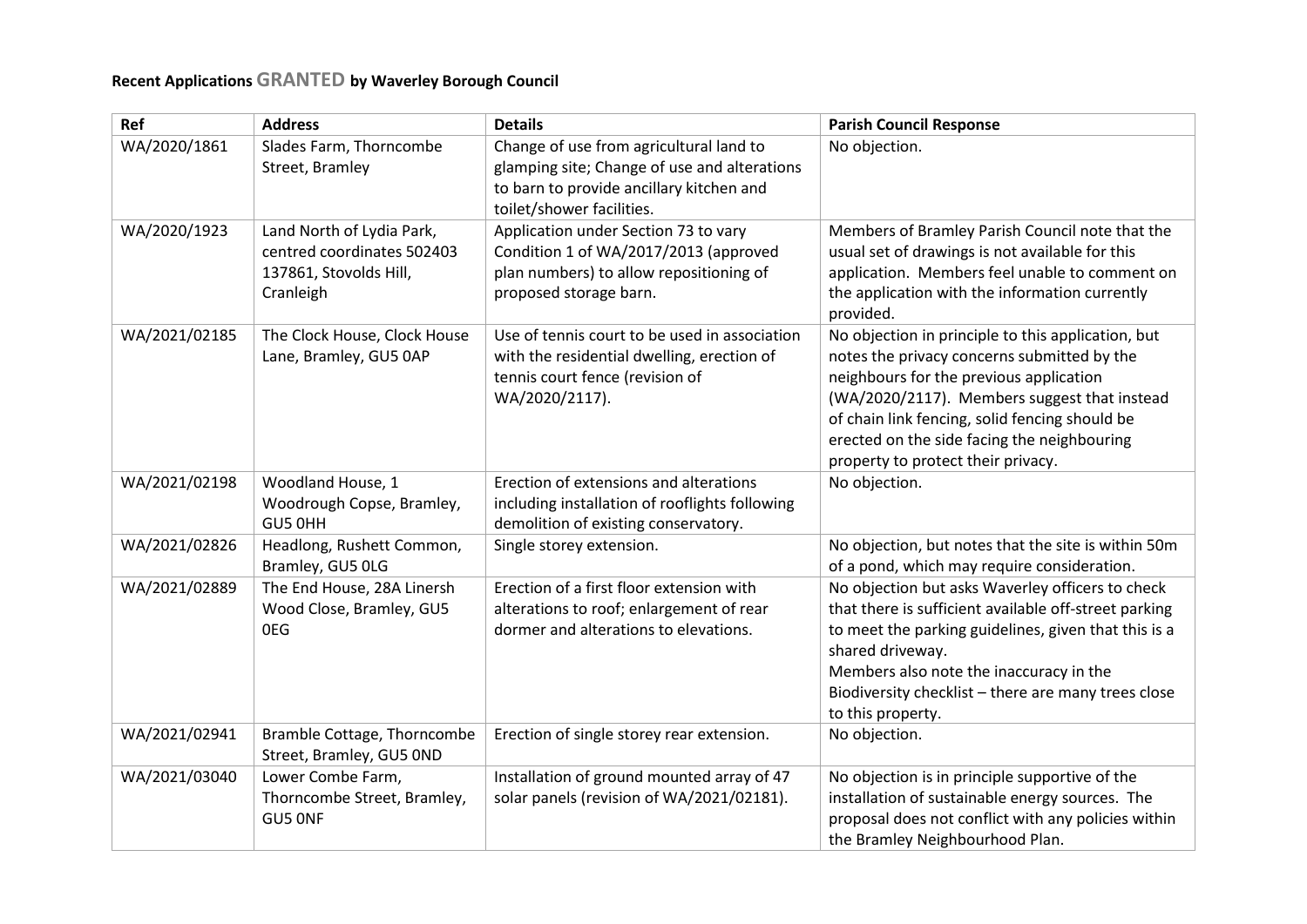| Ref           | <b>Address</b>                  | <b>Details</b>                                  | <b>Parish Council Response</b>                                                                     |
|---------------|---------------------------------|-------------------------------------------------|----------------------------------------------------------------------------------------------------|
|               |                                 |                                                 | As with comments submitted in response to the                                                      |
|               |                                 |                                                 | previous application WA/2021/02181, Members                                                        |
|               |                                 |                                                 | feel that comments from the Surrey Hills AONB on                                                   |
|               |                                 |                                                 | applications such as these should be taken into<br>consideration until the Waverley Climate Change |
|               |                                 |                                                 | Supplementary Planning Document is published.                                                      |
| WA/2021/03233 | Normandy Cottage, 54 Linersh    | Erection of single storey extension.            | No objection.                                                                                      |
|               | Wood Close, Bramley, GU5<br>0EQ |                                                 |                                                                                                    |
| WA/2022/03257 | 36A Birtley Road, Bramley,      | Change of use from Class E (commercial),        | Whilst the conversion of commerical units to                                                       |
|               | GU5 0JQ                         | ground floor shop unit and first floor flat, to | residential dwellings is supported in the Bramley                                                  |
|               |                                 | Class C3 (dwelling house), to form single       | Neighbourhood Plan, Members are concerned that                                                     |
|               |                                 | dwelling with extension.                        | there will be insufficient off-road parking following                                              |
|               |                                 |                                                 | this conversion. They ask Waverley officers to                                                     |
|               |                                 |                                                 | check that the proposal will allow for sufficient<br>parking as detailed in the Waverley parking   |
|               |                                 |                                                 | guidelines.                                                                                        |
| WA/2022/00271 | <b>Bramley Manor West, High</b> | Alterations to elevations and installation of   | No objection.                                                                                      |
|               | Street, Bramley, GU5 OHS        | solar panels.                                   |                                                                                                    |
| WA/2022/00270 | <b>Bramley Manor West, High</b> | Listed Building consent for internal and        | No objection.                                                                                      |
|               | Street, Bramley, GU5 0HS        | external alterations.                           |                                                                                                    |
| WA/2022/00275 | 51 Eastwood Road, Bramley,      | Alterations to roof, including dormer           | Bramley Parish Council notes that this application                                                 |
|               | GU5 ODY                         | extension, to provide additional habitable      | will increase the number of bedrooms from 2 to 3                                                   |
|               |                                 | accommodation.                                  | and that there is no off-street parking provision at<br>the property.                              |
|               |                                 |                                                 | If this application conflicts with policy BNP-I2 in the                                            |
|               |                                 |                                                 | Bramley Neighbourhood Plan and the guidance                                                        |
|               |                                 |                                                 | contained within the Waverley Borough Council                                                      |
|               |                                 |                                                 | Parking Guidelines, Members would OBJECT to this                                                   |
|               |                                 |                                                 | application. If Planning Officers feel that the                                                    |
|               |                                 |                                                 | proposal does not conflict with this policy and                                                    |
|               |                                 |                                                 | guidance, Members have NO OBJECTION to this                                                        |
| WA/2022/00389 | Foxbury, Snowdenham Links       | Certificate of Lawfulness under S192 for use    | application.<br>No objection, but notes the references within the                                  |
|               | Road, Bramley, GU5 0BX          | of detached garage as additional habitable      | Planning Statement of the recently obtained                                                        |
|               |                                 | accommodation.                                  | Certificate of Lawful development for a single-                                                    |
|               |                                 |                                                 | storey rear extension (application No.                                                             |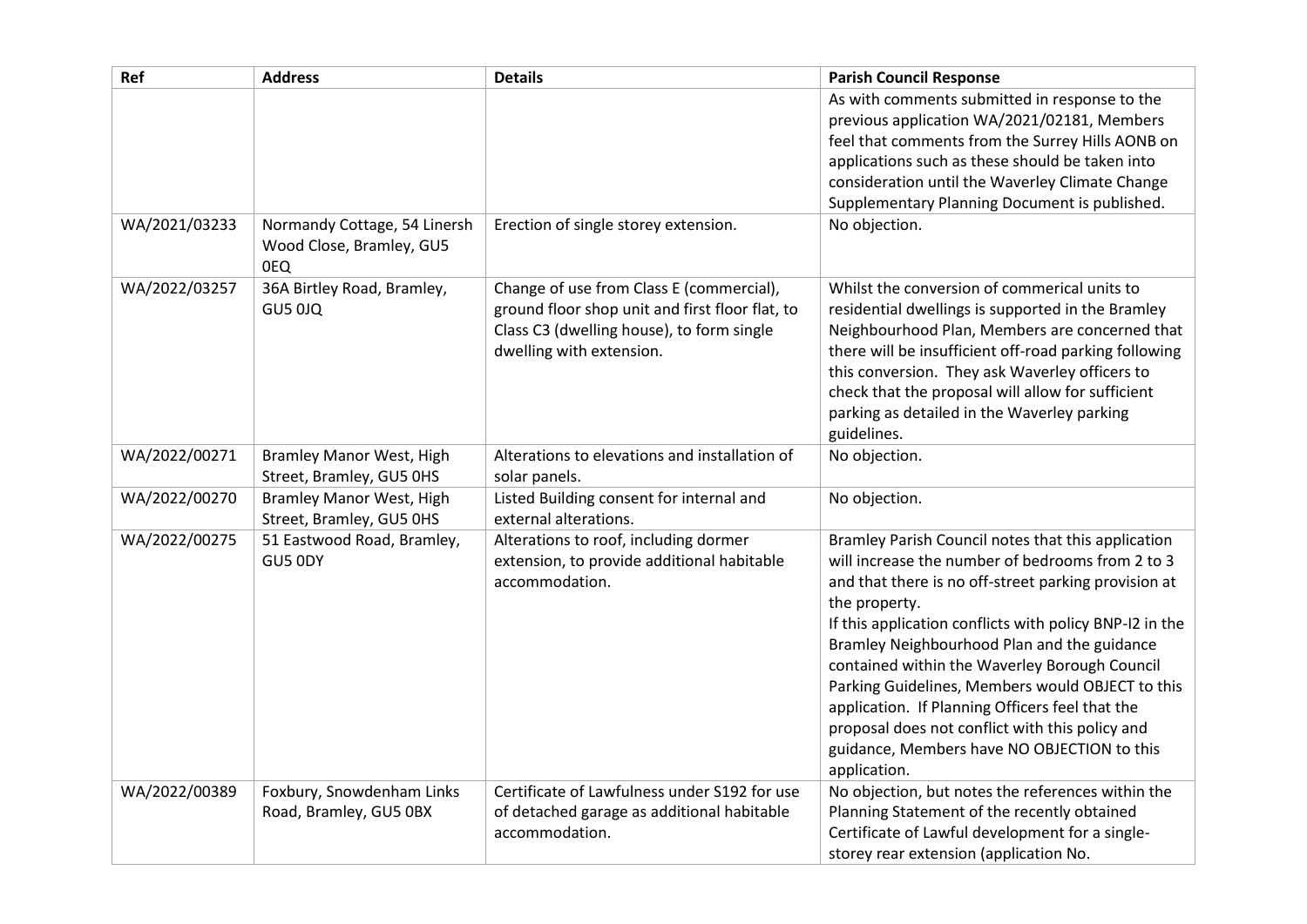| Ref           | <b>Address</b>                                      | <b>Details</b>                                                | <b>Parish Council Response</b>                                                                     |
|---------------|-----------------------------------------------------|---------------------------------------------------------------|----------------------------------------------------------------------------------------------------|
|               |                                                     |                                                               | WA/2017/1473), that has not yet been built.                                                        |
|               |                                                     |                                                               | Members asked Planning Officers to take this                                                       |
|               |                                                     |                                                               | already obtained Certificate of Lawfulness into                                                    |
| WA/2022/00480 | Highwood, Munstead Park,                            | Certificate of Lawfulness under S192 for                      | account when considering this new application.<br>No objection, but asks Waverley officers to note |
|               | Godalming, GU8 4AR                                  | erection of two outbuildings for incidental                   | that multiple Certificates of Lawfulness have                                                      |
|               |                                                     | use to the enjoyment of the dwelling house.                   | already been approved at this property over the                                                    |
|               |                                                     |                                                               | last few years.                                                                                    |
| WA/2022/00540 | Pinks Hill Farmhouse, Horsham                       | Certificate of Lawfulness under Section 192                   | No objection.                                                                                      |
|               | Road, Bramley, GU5 OLH                              | for erection of porch extension.                              |                                                                                                    |
| WA/2022/00617 | The Barn, Hurst Hill Farm,                          | Listed Building Consent for internal and                      | No objection.                                                                                      |
|               | Chestnut Way, Bramley                               | external alterations to form kitchen.                         |                                                                                                    |
| WA/2022/00788 | 27 Eastwood Road, Bramley,                          | Certificate of Lawfulness under Section 192                   | No objection.                                                                                      |
|               | GU5 ODY                                             | for erection of dormer extension with Juliet                  |                                                                                                    |
|               |                                                     | balcony and rooflights.                                       |                                                                                                    |
| WA/2022/00844 | Wizard, Munstead Heath                              | Alterations to elevations and demolition of                   | No objection.                                                                                      |
| WA/2022/00892 | Road, Bramley, GU8 4AR<br>April Cottage, 19 Linersh | chimney stack.<br>Alterations to attached garage and store to | No objection, subject to Waverley confirming that                                                  |
|               | Wood, Bramley, GU5 OEE                              | provide ancillary accommodation.                              | there is sufficient off-road parking at the site in line                                           |
|               |                                                     |                                                               | with Waverley Parking Guidelines.                                                                  |
| WA/2022/00927 | 36 Linersh Wood Close,                              | Erection of single storey extension and                       | Bramley Parish Council is concerned about this                                                     |
|               | Bramley, GU5 0EQ                                    | alterations.                                                  | application.                                                                                       |
|               |                                                     |                                                               | The proposal is to build a single storey extension at                                              |
|               |                                                     |                                                               | the front of the property, which would seem to be                                                  |
|               |                                                     |                                                               | in conflict with the guidelines published in the                                                   |
|               |                                                     |                                                               | Waverley Residential Extension supplementary                                                       |
|               |                                                     |                                                               | planning document which states "single storey                                                      |
|               |                                                     |                                                               | front extension are generally unacceptable " and                                                   |
|               |                                                     |                                                               | that "consideration should be given to the                                                         |
|               |                                                     |                                                               | surrounding street scene and the existing                                                          |
|               |                                                     |                                                               | established building line".<br>There is an existing established building line on                   |
|               |                                                     |                                                               | Linersh Wood Close. However Members note that                                                      |
|               |                                                     |                                                               | Waverley granted full permission for a similar                                                     |
|               |                                                     |                                                               | ground floor extension at 52 Linersh Wood Close,                                                   |
|               |                                                     |                                                               | so it appears that a precedent has been set.                                                       |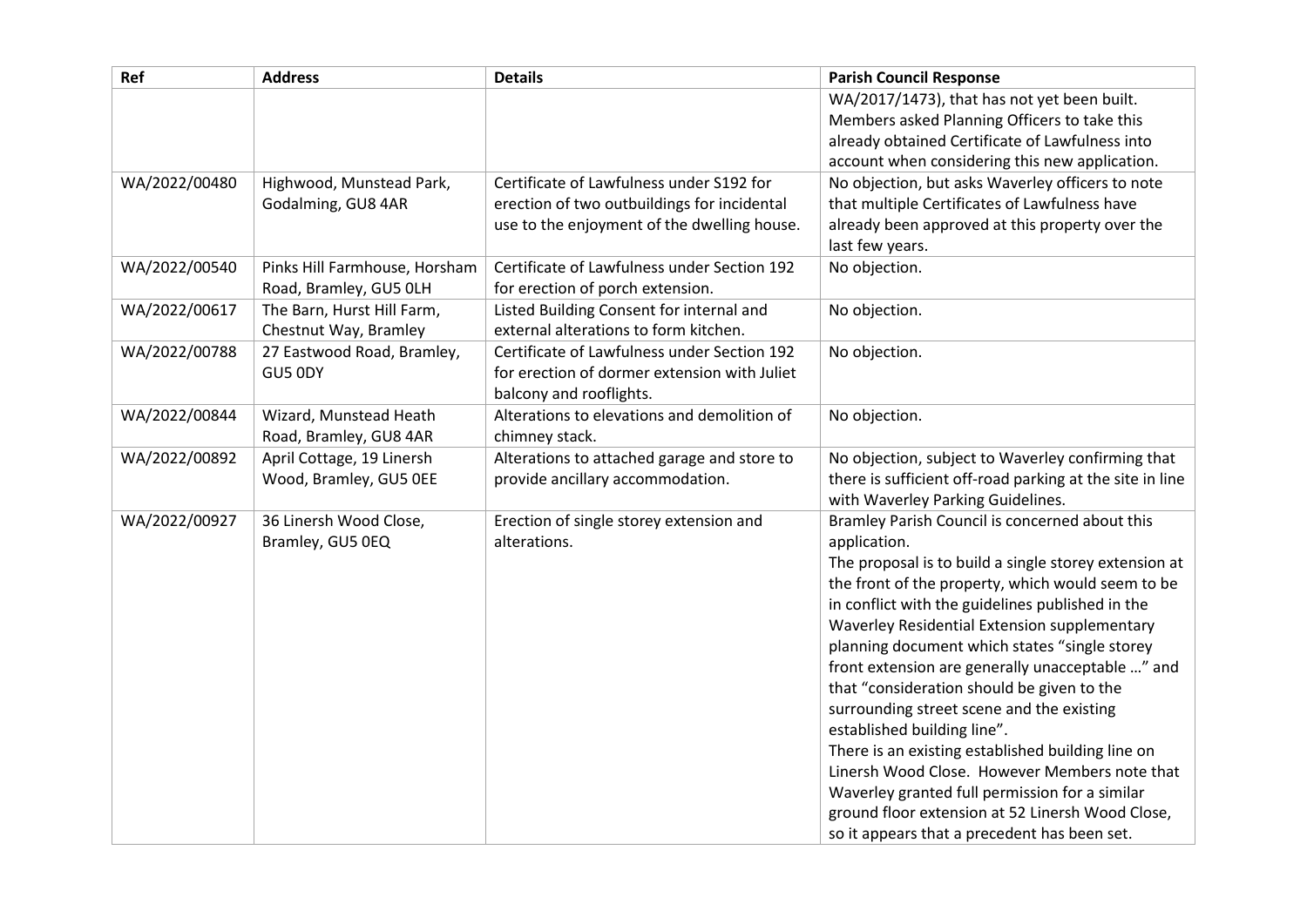| Ref | <b>Address</b> | <b>Details</b> | <b>Parish Council Response</b>                  |
|-----|----------------|----------------|-------------------------------------------------|
|     |                |                | Members would like to know if the precedent set |
|     |                |                | in this road overrides the guidelines in the    |
|     |                |                | <b>Residential Extensions SPD.</b>              |

## **Recent Applications REFUSED by Waverley Borough Council**

| Ref           | <b>Address</b>              | <b>Details</b>                               | <b>Parish Council Response</b>                                                                      |
|---------------|-----------------------------|----------------------------------------------|-----------------------------------------------------------------------------------------------------|
| WA/2021/02729 | Land coordinates 501094     | Erection of a detached dwelling with         | Objection.                                                                                          |
|               | 144633, North side of High  | associated parking and amenity space         | Members note that some of the concerns raised by                                                    |
|               | Street, Bramley             | (revision of WA/2021/0036).                  | Waverley Borough Council in the previous                                                            |
|               |                             |                                              | application have been addressed, but feel that the                                                  |
|               |                             |                                              | proposed 2-storey dwelling will be overbearing on                                                   |
|               |                             |                                              | this small site and will have a negative impact on                                                  |
|               |                             |                                              | natural light for the neighbouring property.                                                        |
|               |                             |                                              | It is also noted that some of the details on the                                                    |
|               |                             |                                              | Biodiversity checklist are incorrect. The site is                                                   |
|               |                             |                                              | partially surrounded by mature trees on the Downs                                                   |
|               |                             |                                              | Link and is close to (within 50m) of the large pond                                                 |
|               |                             |                                              | at Greywaters.                                                                                      |
| WA/2022/00027 | Land at Long Barton, 1 Firs | Erection of a dwelling and associated works. | Objection.                                                                                          |
|               | Avenue, Bramley, GU5 OED    |                                              | Whilst Members appreciate the creative                                                              |
|               |                             |                                              | environmentally conscious approach to the design                                                    |
|               |                             |                                              | of the proposed new dwelling, they feel that the<br>comments concerning access and parking as noted |
|               |                             |                                              | in comments submitted for the previous                                                              |
|               |                             |                                              | applications for a new dwelling on the site (refs                                                   |
|               |                             |                                              | WA/2015/0919, WA/2015/1720 and                                                                      |
|               |                             |                                              | WA/2016/1208) are still an issue. There is no real                                                  |
|               |                             |                                              | turning space in the proposed driveway, so cars will                                                |
|               |                             |                                              | need to reverse onto Barton Road at a dangerous                                                     |
|               |                             |                                              | bend.                                                                                               |
|               |                             |                                              | In addition, Members are still concerned that there                                                 |
|               |                             |                                              | will be insufficient off-street parking at the 2 new                                                |
|               |                             |                                              | dwellings that are currently being built across the                                                 |
|               |                             |                                              | road at the corner of Fisher Rowe Close, and that                                                   |
|               |                             |                                              | residents of these 2 dwellings will inevitably park                                                 |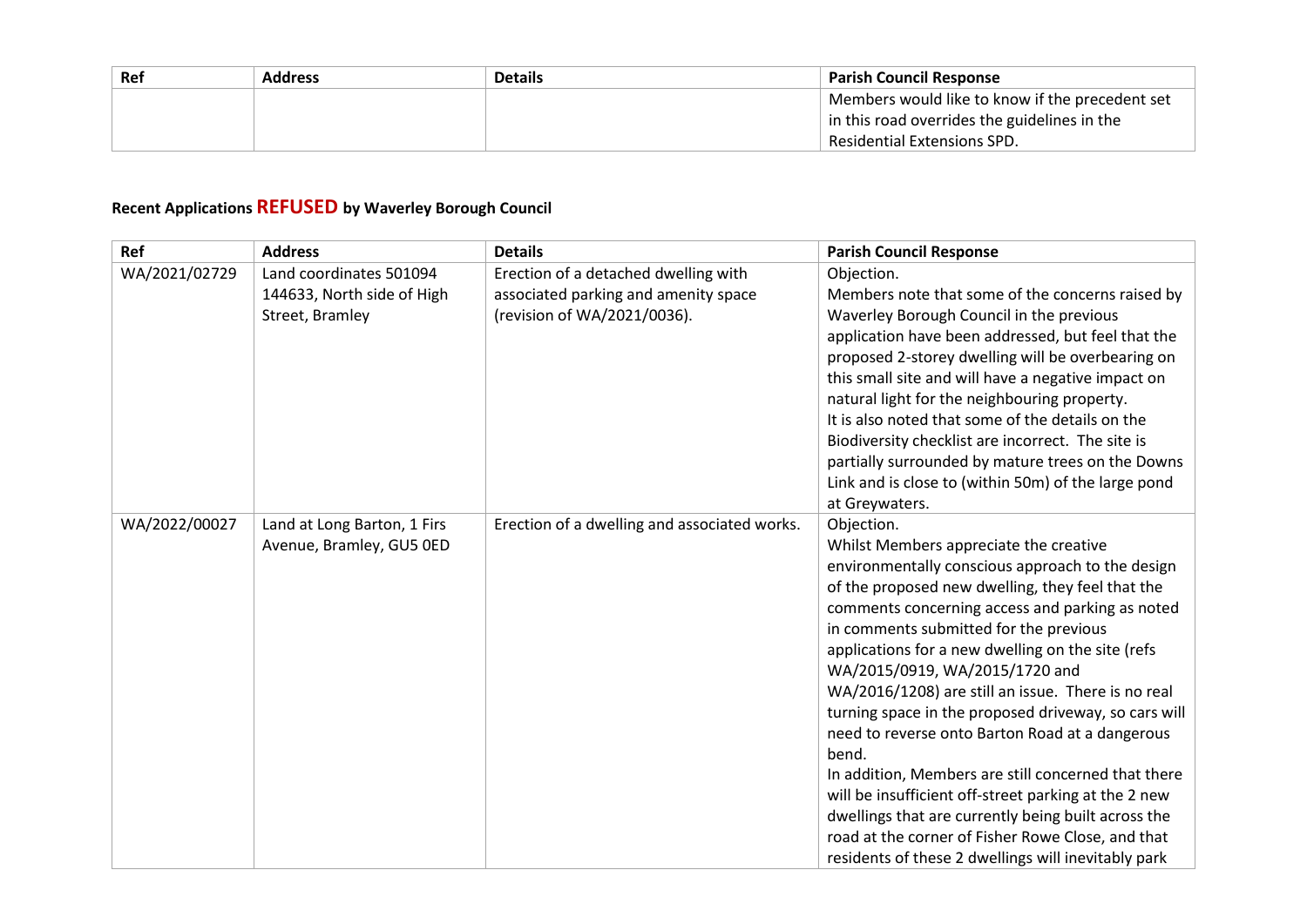| on Barton Road. This will cause an obstruction at<br>the intersection of Barton Road, Fisher Rowe Close<br>and Firs Avenue.                                                                                                                                                                                                                                                                                                                                                                                                                                                                                                                                                                                                                                                                                                                                                                                                                                                                                                                                                                                                                                                                                                                                                     |
|---------------------------------------------------------------------------------------------------------------------------------------------------------------------------------------------------------------------------------------------------------------------------------------------------------------------------------------------------------------------------------------------------------------------------------------------------------------------------------------------------------------------------------------------------------------------------------------------------------------------------------------------------------------------------------------------------------------------------------------------------------------------------------------------------------------------------------------------------------------------------------------------------------------------------------------------------------------------------------------------------------------------------------------------------------------------------------------------------------------------------------------------------------------------------------------------------------------------------------------------------------------------------------|
|                                                                                                                                                                                                                                                                                                                                                                                                                                                                                                                                                                                                                                                                                                                                                                                                                                                                                                                                                                                                                                                                                                                                                                                                                                                                                 |
|                                                                                                                                                                                                                                                                                                                                                                                                                                                                                                                                                                                                                                                                                                                                                                                                                                                                                                                                                                                                                                                                                                                                                                                                                                                                                 |
|                                                                                                                                                                                                                                                                                                                                                                                                                                                                                                                                                                                                                                                                                                                                                                                                                                                                                                                                                                                                                                                                                                                                                                                                                                                                                 |
| Objection.<br>Whilst Members recognise that this proposed new<br>dwelling will increase the stock of housing in the<br>village centre, they are uncomfortable with the<br>application for a number of reasons:<br>• Access. The proposal will mean that there will<br>be 3 dwellings accessed through a narrow<br>archway that already suffers from blind access<br>onto a busy narrow road.<br>• Members feel that there will be insufficient off-<br>street parking for all 3 dwellings.<br>• The new dwelling is not an allocated site in the<br>Bramley Neighbourhood Plan.<br>• The proposed dwelling will not be built along<br>the building line.<br>• It is next door to a house and gardens of<br>significant historical importance.<br>• There are recognised sewage issues at nearby<br>Bramley Mill which may be caused by<br>insufficient capacity in the sewage system.<br>There is concern that the addition of this new<br>dwelling will exacerbate these issues.<br>• The area to the rear of the site at Hascombe<br>Stream is at risk of flooding during heay rainfall.<br>The additional concreting from this proposal<br>could lead to an increased flood risk.<br>Members ask Waverley officers to pay particular<br>attention to comments submitted from |
| neighbouring residents in regard to this application.                                                                                                                                                                                                                                                                                                                                                                                                                                                                                                                                                                                                                                                                                                                                                                                                                                                                                                                                                                                                                                                                                                                                                                                                                           |

## **Recent Applications WITHDRAWN**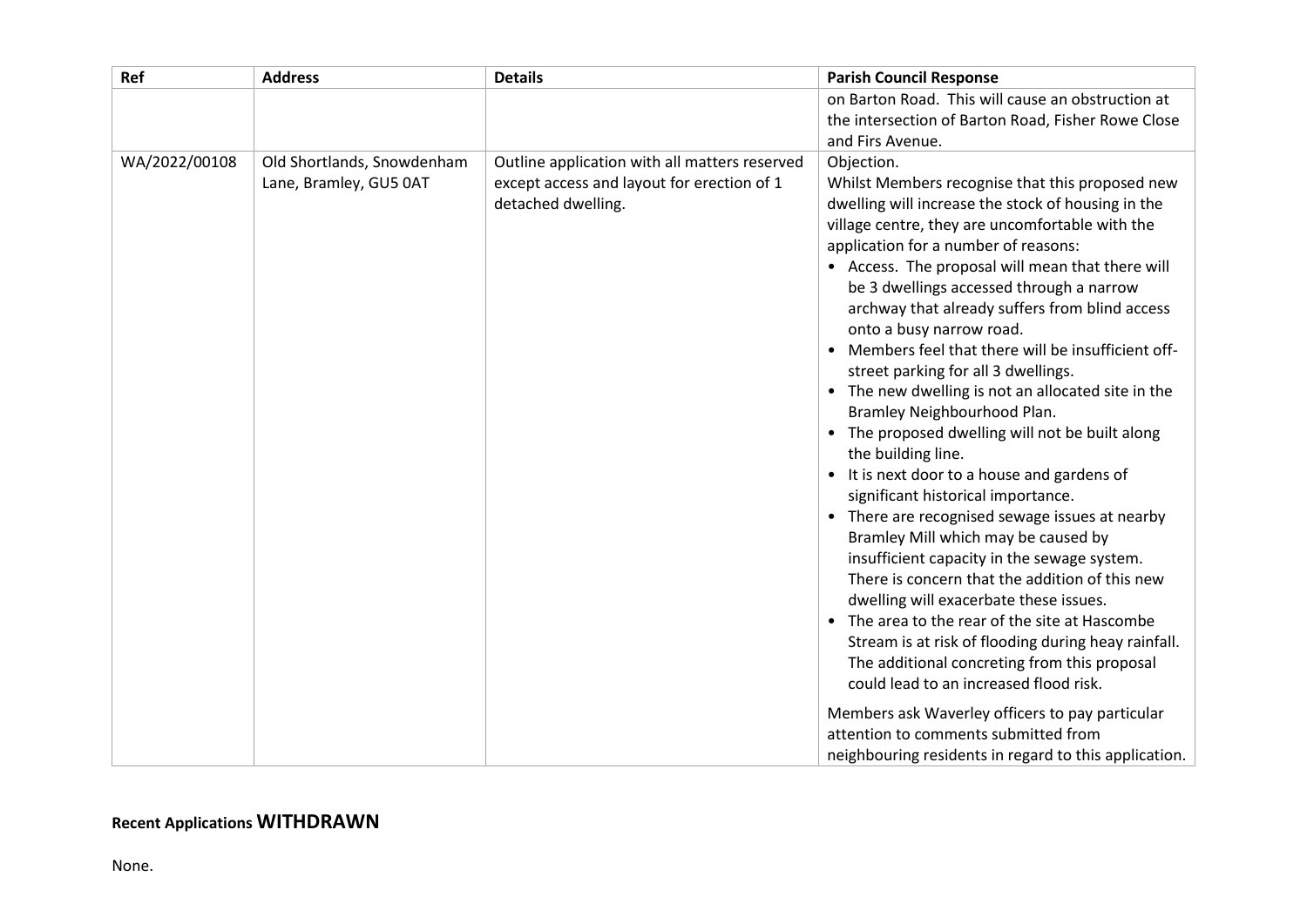## **Police report for May 2022 Parish Council meeting**

PC Greenaway apologised for not attending the Annual Assembly in April. He was on his way to the meeting when he was called to an urgent job which he needed to attend.

Between 11th March and 12th May 2022 there have been 43 crimes of which 21 were of public interest:

- 11th March Male arrested on Chestnut Way on recall to prison. Upon arrest was found to be in possession of class A and B drugs. Under investigation.
- 13th March Theft Driver made off without payment for fuel from petrol station on the High Street. Believed to be on cloned plates. Filed.
- 15th March Theft Driver made off without payment for fuel from petrol station on the High Street. Garage making contact with vehicle owner.
- 18th March Criminal damage to vehicle on Home Park Close. Passenger window to vehicle has been smashed. No positive lines of enquiry. Filed.
- 24th March Theft Driver made off without payment for fuel from petrol station on the High Street. Garage making contact with vehicle owner.
- 28th March Public Order offence on Birtley Road. Argument over loose dog disturbing livestock and horses. Suspect not known. Filed.
- 29th March Criminal damage to vehicle on Birtley Road. Damage to vehicle radiator, possibly domestic related. Under investigation.
- 1st April Non-dwelling burglary at Thorncombe Street. Suspect entered detached garage and stolen wallet from unlocked vehicle. No positive lines of enquiry. Filed.
- 3rd April Made off without paying taxi fare on Birtley Road. Stated would pay by bank transfer but never did. Under investigation.
- 6th April Criminal damage on Ricardo Court. Neighbour has caused damage to front door. Under investigation.
- 11th April Assault on Home Park Close. Neighbour has thrown a garden hoe at victim. Under investigation.
- 12th April Theft on Colt Way. Parcel stolen from doorstep after delivery. No positive lines of enquiry. Filed.
- 12th April Theft on High Street. 3 youths have stolen a bottle of £12 prosecco. Under investigation.
- 16th April Public Order offence on the High Street. Bar staff threatened when refused to be served. Suspects not identified. Filed as no evidence.
- 17th April Public Order offence on Ricardo Court. Ongoing neighbour dispute, verbal threats made. Victim not supporting further investigation. Filed.
- 19th April Dog bite incident on The Beeches. Whilst visiting an address, the dog has bitten homeowner. Community Protection Order issued to dog owner.
- 25th April Theft from Thorncombe Street. Theft of trailer from farm. Filed as no positive lines of enquiry.
- 28th April Fraud in Park Drive. Scam email received blackmailing the victim for money. Investigation ongoing.
- 29th April Neighbour dispute on Linersh Wood. Dispute over the dog being fed by the neighbour. Filed.
- 2nd May Public Order offence on Linersh Wood. Males have banged on victim's door and shouted abuse. Suspects not identified. Filed as no evidence.
- 11th May Burglary on Chestnut Way. Upon returning home, resident has found front door open. Nothing stolen. Filed as no positive lines of enquiry.

On Saturday 7th May there was a motorcycle RTC on the A281 between Smithbrook Kilns and Barrihurst Lane. PC Greenaway confirms that officers were called to the incident just before 1pm. No other vehicles are thought to have been involved and sadly the motorcyclist was pronounced dead at the scene. The motorcyclist was not local to Bramley.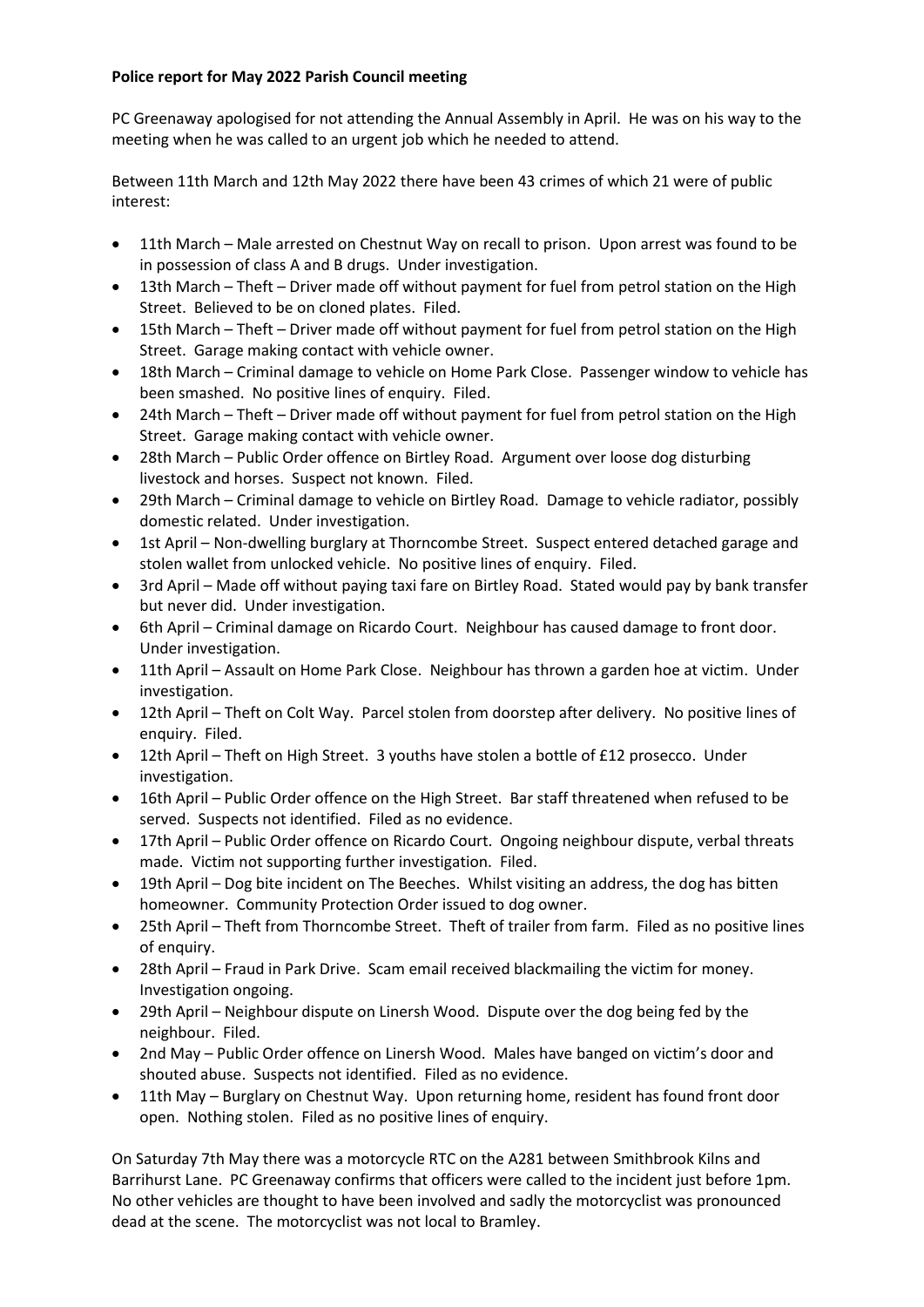### **Bramley Library report for May 2022 Parish Council meeting**

Symphony IT system is working well, and most volunteers are now using it. Training sessions have been held by Ops team as well as shadowing during shifts. The training sessions have proved invaluable as Ops team members share their knowledge and the vagaries of the software.

Pump for heating in the meeting room has been fixed. Heating is still not working in office but not deemed essential at the current time.

A new Rhymetime leader has been recruited who has proved very popular, and numbers attending are on the increase.

A craft session was held after school and a very successful Storytime which was attended by 20 children, both led by our volunteer Liz Collins. Future event planned for 31st May and will be themed for Jubilee celebrations.

The Easter events proved very popular, with 40+ children taking part in the egg hunt over the holiday, 20 attending Storytime, plus Lego sessions in the meeting room, generating some income. The Ops team are mindful of event capacity now Covid restrictions are fully lifted so have been using the meeting room to enable ventilation via external door and windows.

Books have been arriving for the fete book stall and are being sorted. Team has sourced a van to deliver and collect books.

New jute bags have arrived in time for the fete. Cost will be £5 as previously although these did cost more from new supplier.

Surrey Libraries were officially the 2nd most visited library authority in the UK in 2021/22 year according to the CIPFA returns. CIPFA captures data on a range of indicators from services across the country, so this is really amazing result considering the size and population of Surrey in relation to some other authorities and really shows the scale and impact of what we provided through the pandemic. We had 90 questionnaires returned out of 100 supplied to us, so a very good response from our customers.

Hearing Champions (represented by Bill Drayson-Knowles) started their monthly visits to supply batteries for NHS hearing aids on 10th May in the morning.

In celebration of the Queen's Platinum Jubilee Liz Collins will be holding Drop In and Draw sessions on Tuesday May 31st in the children's library. The results should be on display for the Jubilee weekend.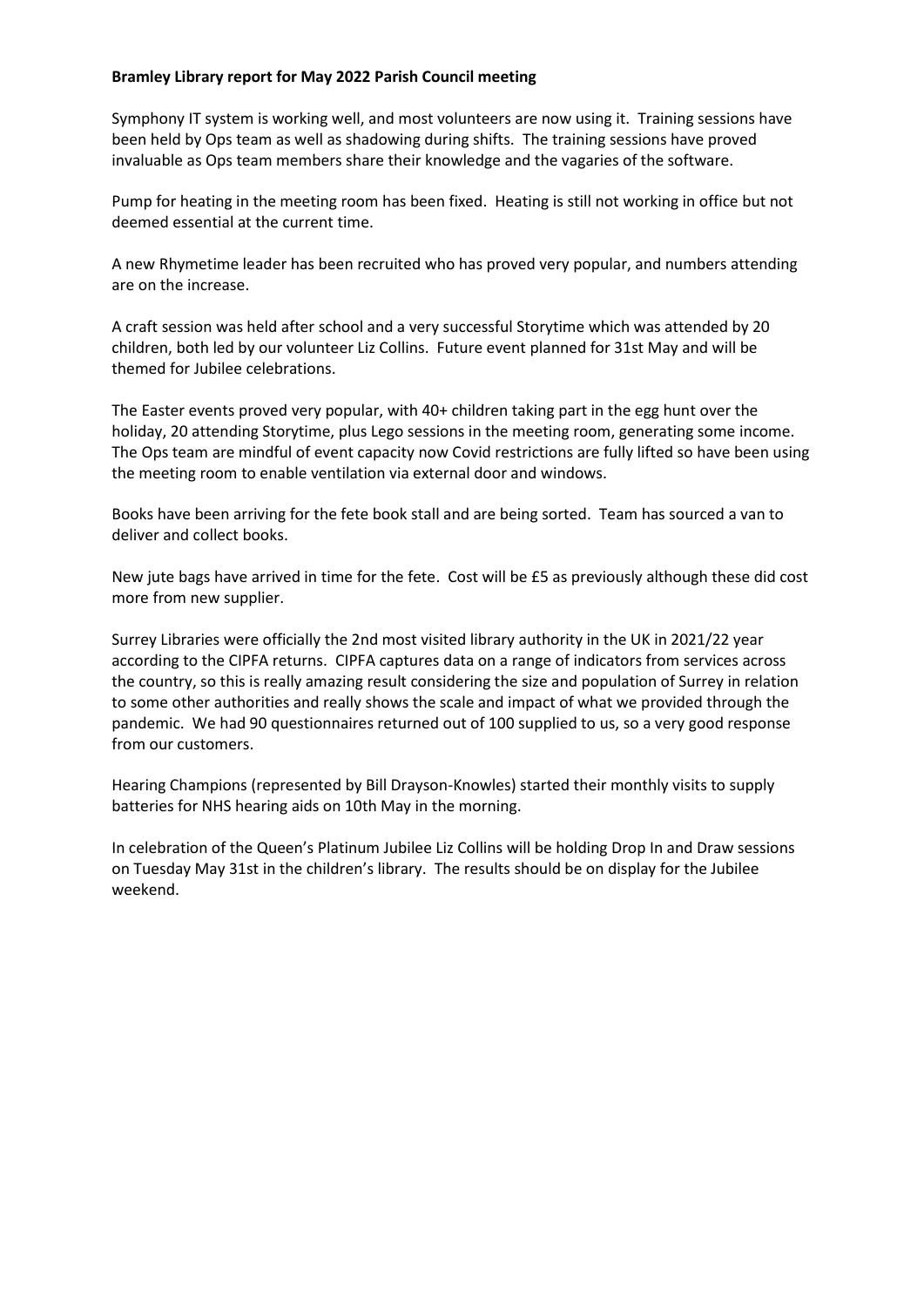### **Report on Collapsed Wall at Bramley / Rhens wine press May 2022**

Clerk has had email correspondence between Old Rectory Close residents, Bramley / Rhens Twinning group and Bernard Brace Accountants (management agents for Old Rectory Close Residents Association) regarding the collapsed wall next to the wine press on Bramley High Street.

Part of the wall collapsed in late 2021 due to pressure from a large tree growing in the Old Rectory Close car park. The Clerk was made aware of it in November 2021 when the Chairman asked her to contact Bernard Brace to ask them to cut the tree back and make the necessary repairs. Despite a number of emails and telephone messages, the Clerk received no response.

Alongside this, the Clerk tried to find out who had ownership and responsibility for the wall. She contacted various Bramley residents and the ex-Parish Council Clerk, all of whom confirmed that to their knowledge, the Parish Council had no responsibility for the land in front of the Library either side of the entrance to Old Rectory Close.

In April 2022, the Clerk and Mr Molineux were contacted by the mother of one of the Old Rectory Close residents who is keen to have the wall repaired. The Clerk explained that to her knowledge, the Parish Council were not responsible for the land or wall. After discussion with the Chairman and Mr Molineux, the Clerk then found out from HM Land Registry that sections of the land were purchased by the Parish Council from Surrey County Council and Waverley Borough Council in 1988. The Clerk could find no records of these transactions in Parish Council records, so requested copies of the Deeds from HM Land Registry. Title number SY300538 dated 12th April 1988 records the transfer of the western section of the land from Surrey Count Council to Bramley Parish Council, and states that the Parish Council should "maintain and keen in good repair on a regular basis all of the boundary walls including the dwarf retaining wall on the western boundary thereof on the land coloured green and green hatched black on the said plan." See below image of the plan.



HM Land Registry cannot find the Deeds for the land to the east of the above plot of land. This section of land was purchased by Bramley Parish Council from Waverley Borough Council and recorded as title number SY587578 dated 8th May 1988.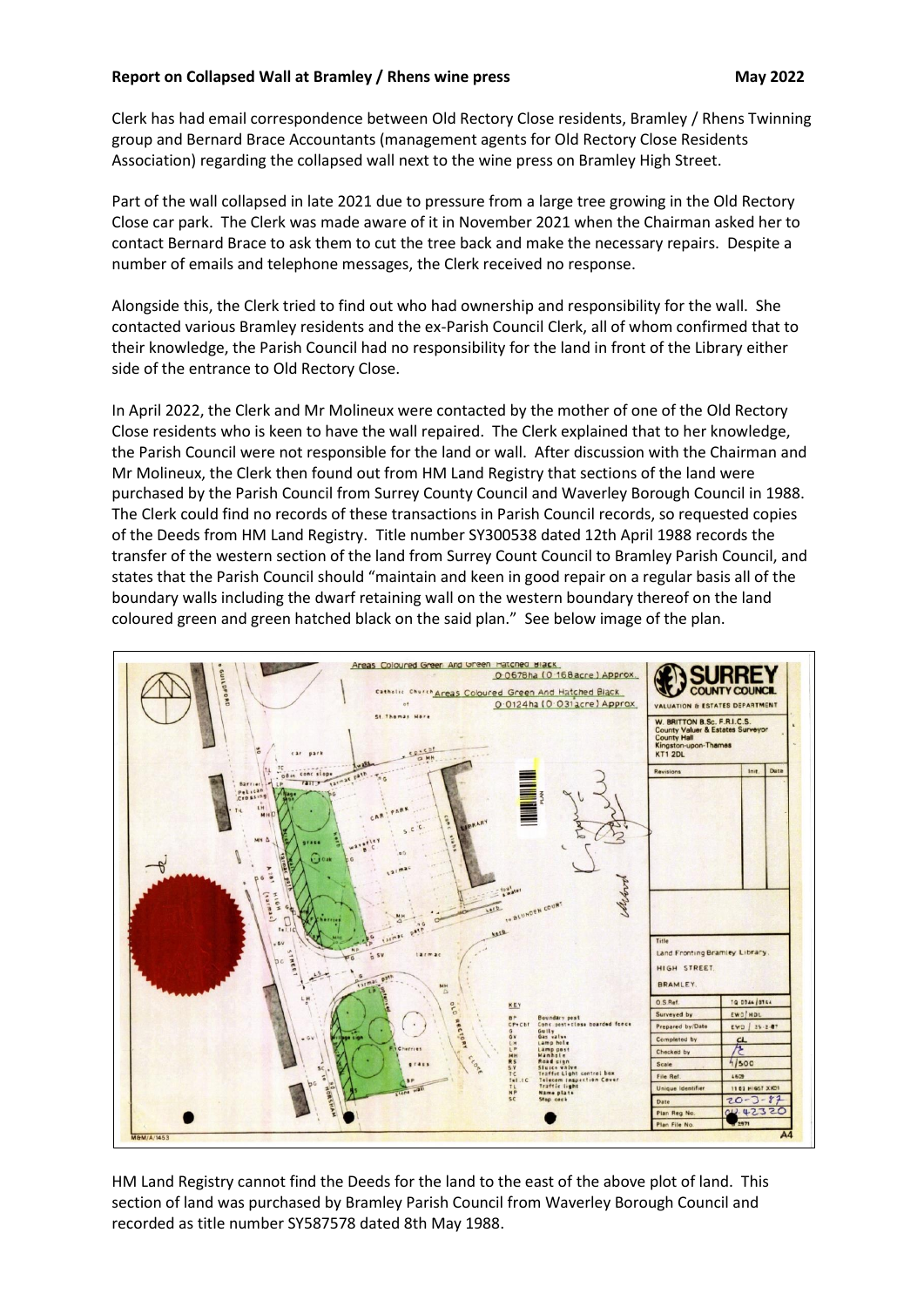The Assistant Clerk has received an estimate of around £3,000 to repair the wall.

At the beginning of May, the Clerk finally received an email from Bernard Brace regarding the wall. He claims that the Old Rectory Close Residents Association has no responsibility for the wall but accepts that it is the tree on the Old Rectory Close estate that has damaged the wall. He is in the process of obtaining his own quotation to repair the wall and suggests that once this is received, the cost is shared between the Parish Council and the Residents Association.

He has confirmed that steps have been taken to cut back the tree to stop future problems.

The Clerk has also discussed the situation with Eddie Richardson of the Bramley/Rhens twinning group, who is concerned that some of the plaques on the wall, and perhaps the wine press is in danger of being damaged. He is going to temporarily remove some of their plaques whilst the situation is being resolved. He informed the Clerk that prior to placing the plaques around 30 years ago, permission was required from the Old Rectory Close Residents Association. Mr Richardson is checking to see if there is any written record of this.

Kathy Victor Parish Clerk 13th May 2022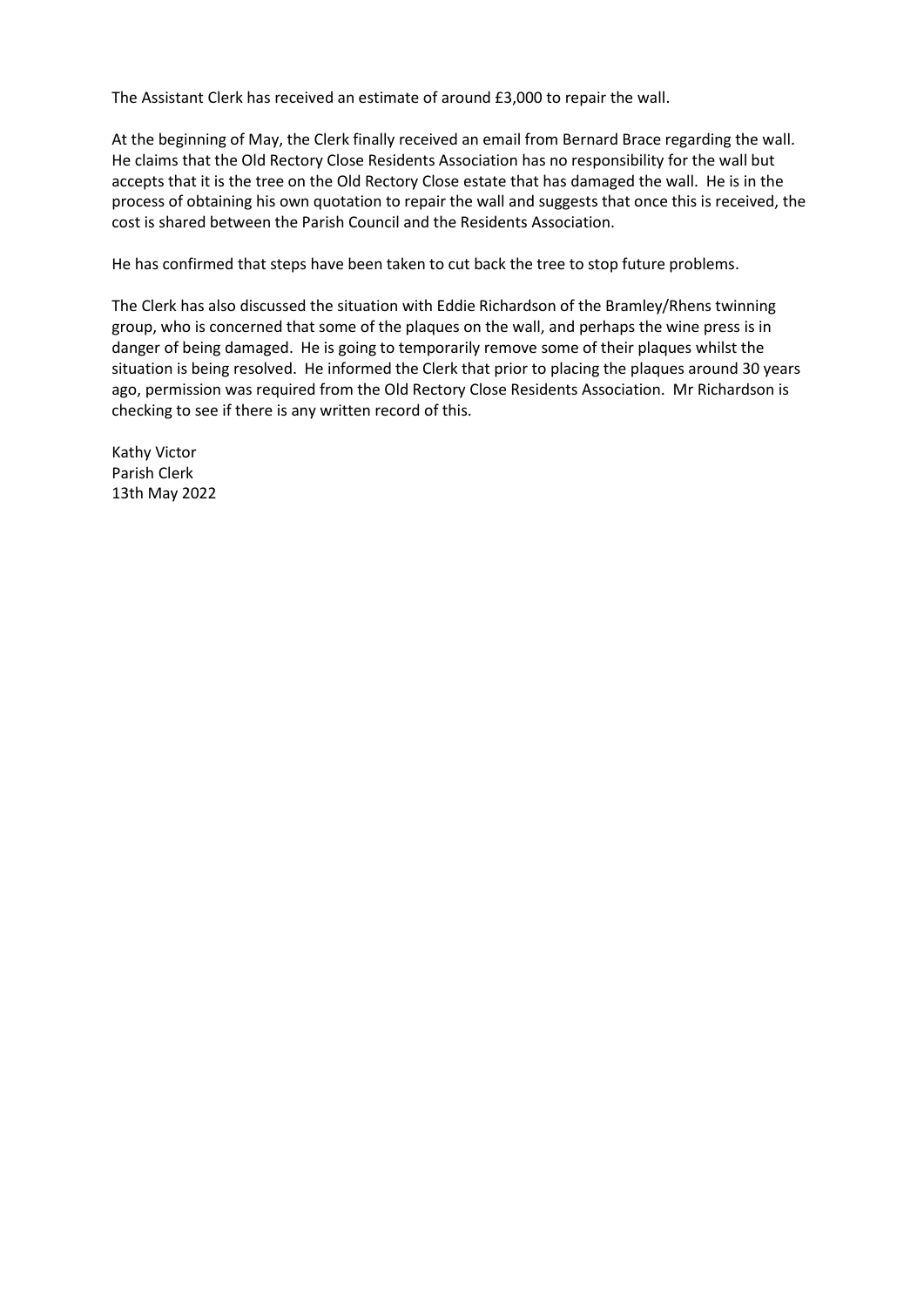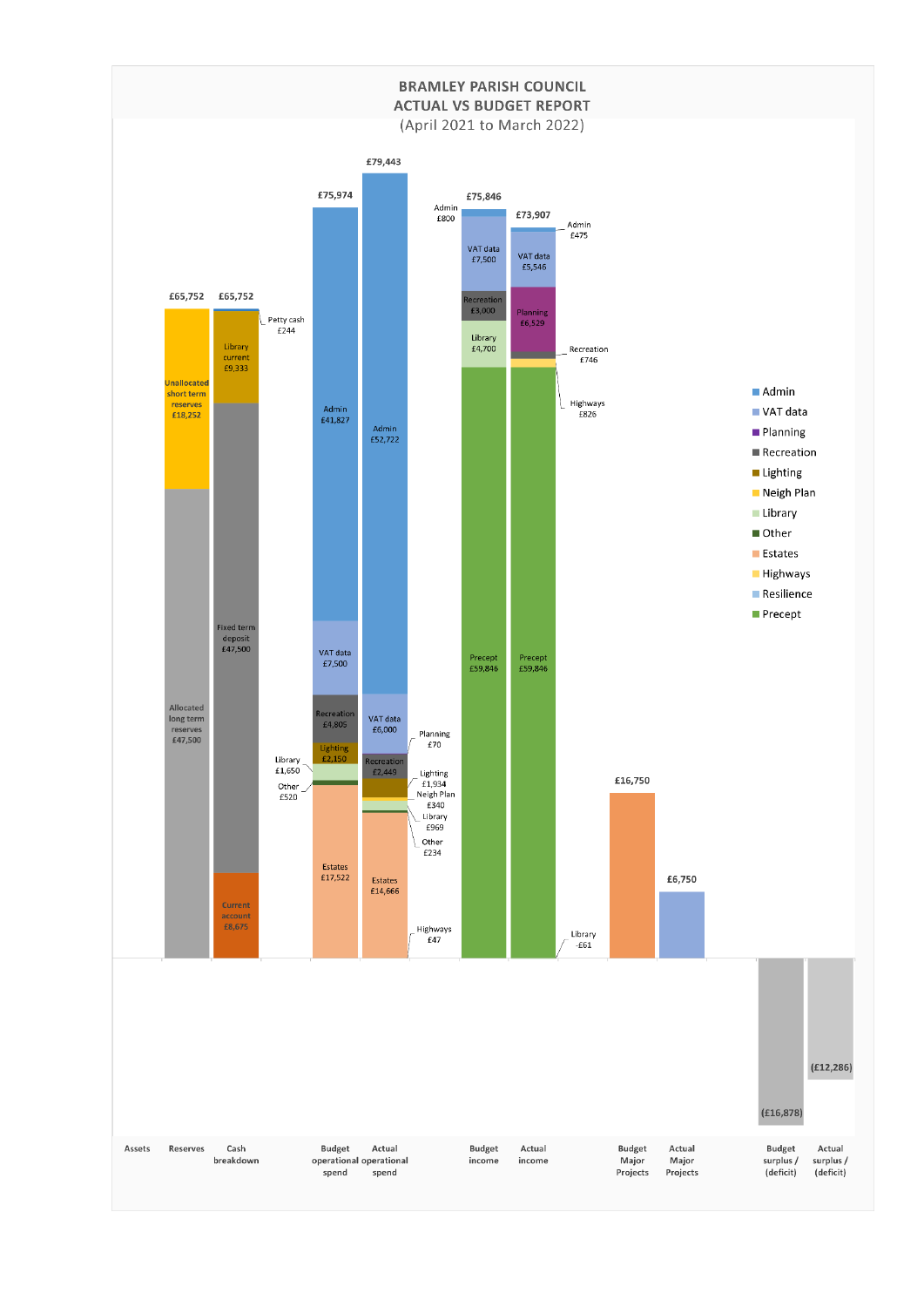#### **BPC External Audit**

#### **Annual Governance Statement 2021/22** (to be discussed and approved at meeting)

We acknowledge as the members of Bramley Parish Council, our responsibility for ensuring that there is a sound system of internal control, including arrangements for the preparation of the Accounting Statements. We confirm, to the best of our knowledge and belief, with respect to the Accounting Statements for the year ended 31 March 2022, that:

- 1. We have put in place arrangements for effective financial management during the year, and for the preparation of the accounting statements. *('Yes' means that this authority prepared its accounting statements in accordance with the Accounts and Audit Regulations.)*
- 2. We maintained an adequate system of internal control including measures designed to prevent and detect fraud and corruption and reviewed its effectiveness. *('Yes' means that this authority made proper arrangements and accepted responsibility for safeguarding the public money and resources in its charge.)*
- 3. We took all reasonable steps to assure ourselves that there are no matters of actual or potential non-compliance with laws, regulations and Proper Practices that could have a significant financial effect on the ability of this authority to conduct its business or manage its finances. *('Yes' means that this authority has only done what it has the legal power to do and has complied with Proper Practices in doing so.)*
- 4. We provided proper opportunity during the year for the exercise of electors' rights in accordance with the requirements of the Accounts and Audit Regulations. *('Yes' means that this authority during the year gave all persons interested the opportunity to inspect and ask questions about this authority's accounts.)*
- 5. We carried out an assessment of the risks facing this authority and took appropriate steps to manage those risks, including the introduction of internal controls and/or external insurance cover where required.

*('Yes' means that this authority considered and documented the financial and other risks it faces and dealt with them properly.)*

- 6. We maintained throughout the year an adequate and effective system of internal audit of the accounting records and control systems. *('Yes' means that this authority arranged for a competent person, independent of the financial controls and procedures, to give an objective view on whether internal controls meet the needs of this smaller authority.)*
- 7. We took appropriate action on all matters raised in reports from internal and external audit. *('Yes' means that this authority responded to matters brought to its attention by internal and external audit.)*
- 8. We considered whether any litigation, liabilities or commitments, events or transactions, occurring either during or after the year-end, have a financial impact on this authority and, where appropriate, have included them in the accounting statements. *('Yes' means that this authority disclosed everything it should have about its business activity during the year including events taking place after the year-end if relevant.)*